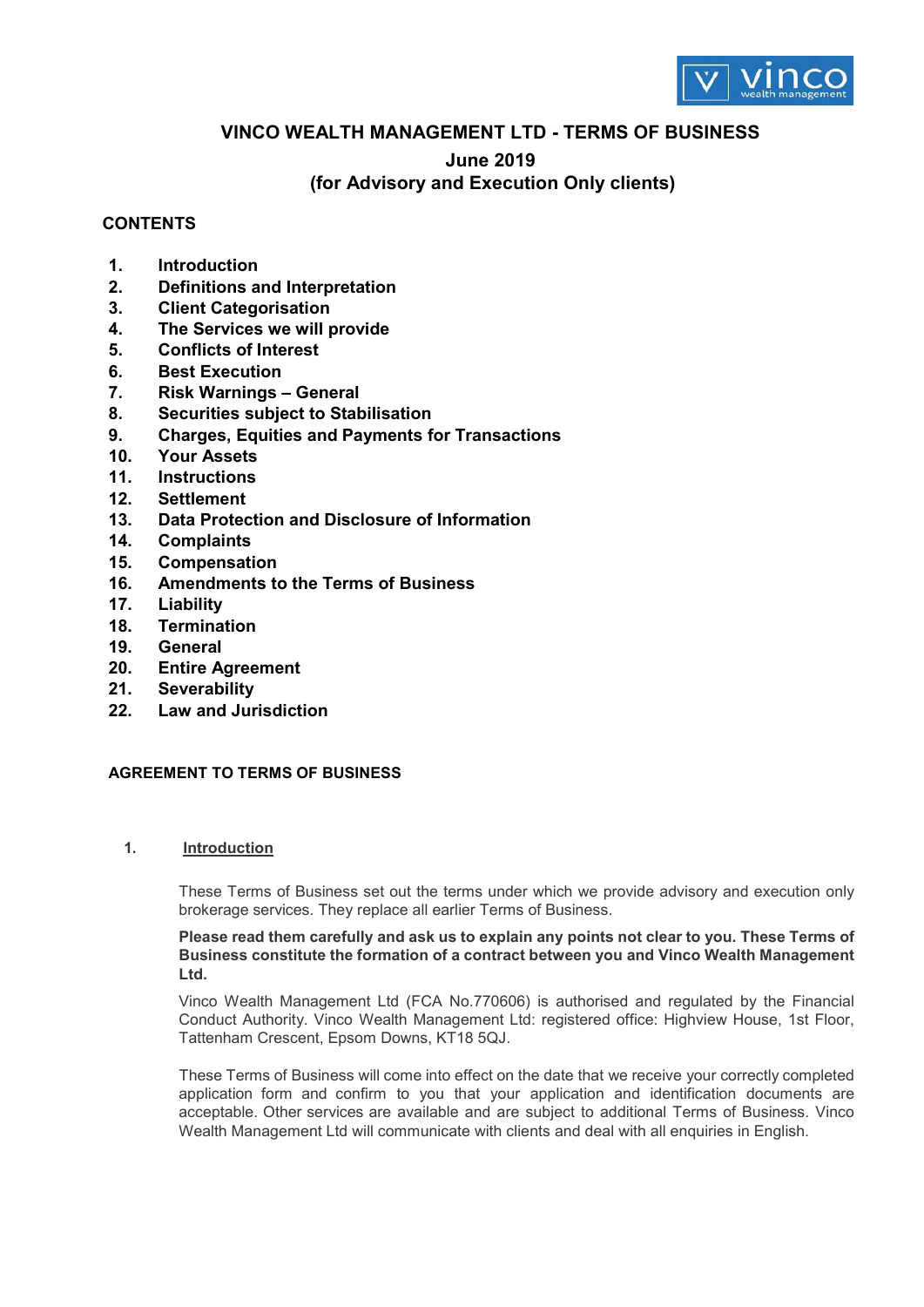

#### **2. Definitions and Interpretation**

In these Terms of Business, the following words and phrases have the following meanings:-

#### **Business Day**

Any day on which commercial banks are generally open for business in London other than Saturday, Sunday or a public holiday in the United Kingdom.

#### **Contingent Liability Transaction (such as CFDs)**

This means that a payment of further sums of money above your initial deposit may be required where the position moves against you.

#### **FCA Rules**

Means the rules established by the FCA pursuant to its rule making powers under the Financial Services Market Act 2000 (FSMA), which includes the rules of the FCA handbook.

#### **Clearing House**

A company through which transactions on an exchange may be cleared.

#### **Data Protection Legislation**

means any and all applicable law, rule, regulation, decree, statute, or other enactment, order, mandate or resolution relating to data security, data protection and/or privacy, including but not limited to Regulation (EU) 2016/679 of the European Parliament and of the Council of 27 April 2016 on the protection of natural persons with regard to processing of personal data and the free movement of that data ("GDPR"), and any implementing, derivative or related legislation, rule, regulation, and regulatory guidance, as amended, extended, repealed and replaced, or re-enacted.

#### "**Data Processor", "Data Controller", Personal Data", "Data Subject", "Personal Data Breach", "Supervisory Authority", "Process/Processing/Processed**"

shall have the same meaning as in the GDPR.

### **Debenture**

The investment, specified in article 77 of the Financial Services and Markets Act 2000 (Regulated Activities) Order 2001 (Instruments creating or acknowledging indebtedness), which is in summary: any of the following which are not government and public securities:

- (a) debentures;
- (b) debenture stock;
- (c) loan stock
- (d) bonds;
- (e) certificates of deposit;
- (f) any other instrument creating or acknowledging indebtedness.

#### **Debt Instrument**

Debentures, debenture stock, loan stock, bonds, certificates of deposit or any other instrument creating or acknowledging indebtedness.

#### **Exchange**

A regulated market or designated investment exchange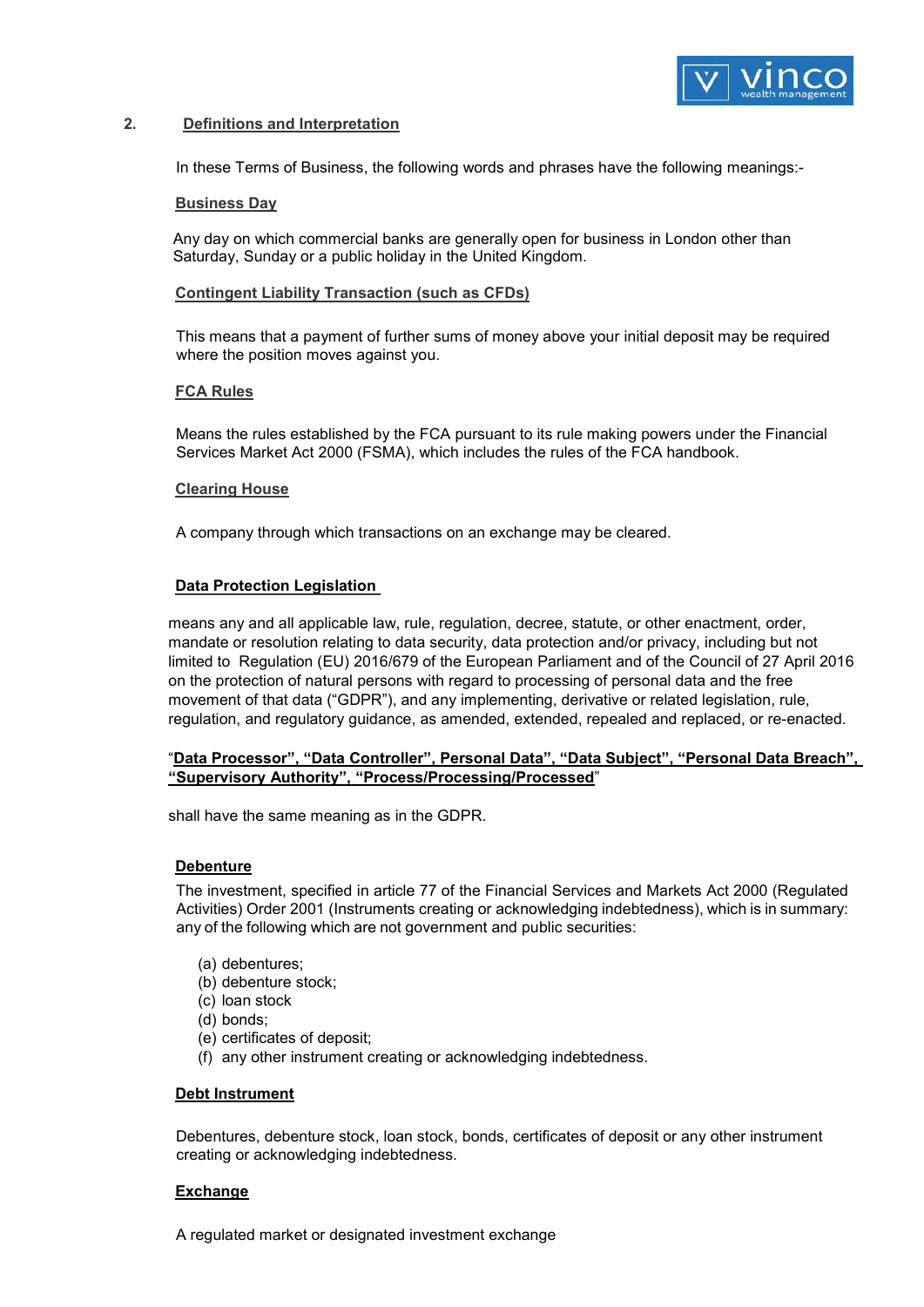

### **Execution-only transaction**

A transaction executed by a firm upon the specific instructions of a client where the firm does not give advice on investments relating to the merits of the transaction.

### **Financial Ombudsman Service**

The scheme provided under Part XVI of the Act (The Ombudsman Scheme) under which certain disputes may be resolved quickly and with minimum formality byan independent and impartial person

#### **Nominee Company**

A body corporate whose business consists solely of acting as a nominee holder of investments or other property.

### **Retail Client**

A client who is entitled to maximum regulatory protection and is not a professional client or an eligible counterparty, including:

- (a) an individual who is not a firm
- (b) an overseas individual who is not an overseas financial services institution

#### **Safe Custody Investment**

A designated investment, which is not the property of the firm, but for which the firm, or any nominee company controlled by the firm or by its associate, is accountable; which has been paid for in full by the client and which ceases to be a safe custody investment when the firm has disposed of it in accordance with a valid instruction.

#### **Settlement Agent**

A person with or through whom the firm effects settlement of UK settled or foreign-settled transactions.

#### **Share**

The investment specified in article 76 of the Regulated Activities Order (Shares etc), which is in summary: a share or stock in the share capital of:

- (a) any body corporate (wherever incorporated);
- (b) any unincorporated body constituted under the law of a country or territory outside the United Kingdom

#### **Stabilisation**

Any purchase or offer to purchase relevant securities, or any transaction in associated instruments equivalent thereto, by investment firms or credit institutions, which is undertaken in the context of a significant distribution of such relevant securities exclusively for supporting the market price of these relevant securities for a predetermined period of time, due to a selling pressure in such securities.

#### **Terms of Business**

A statement in a durable medium of the Terms of Business on which a firm will carry on a regulated activity with or for a client.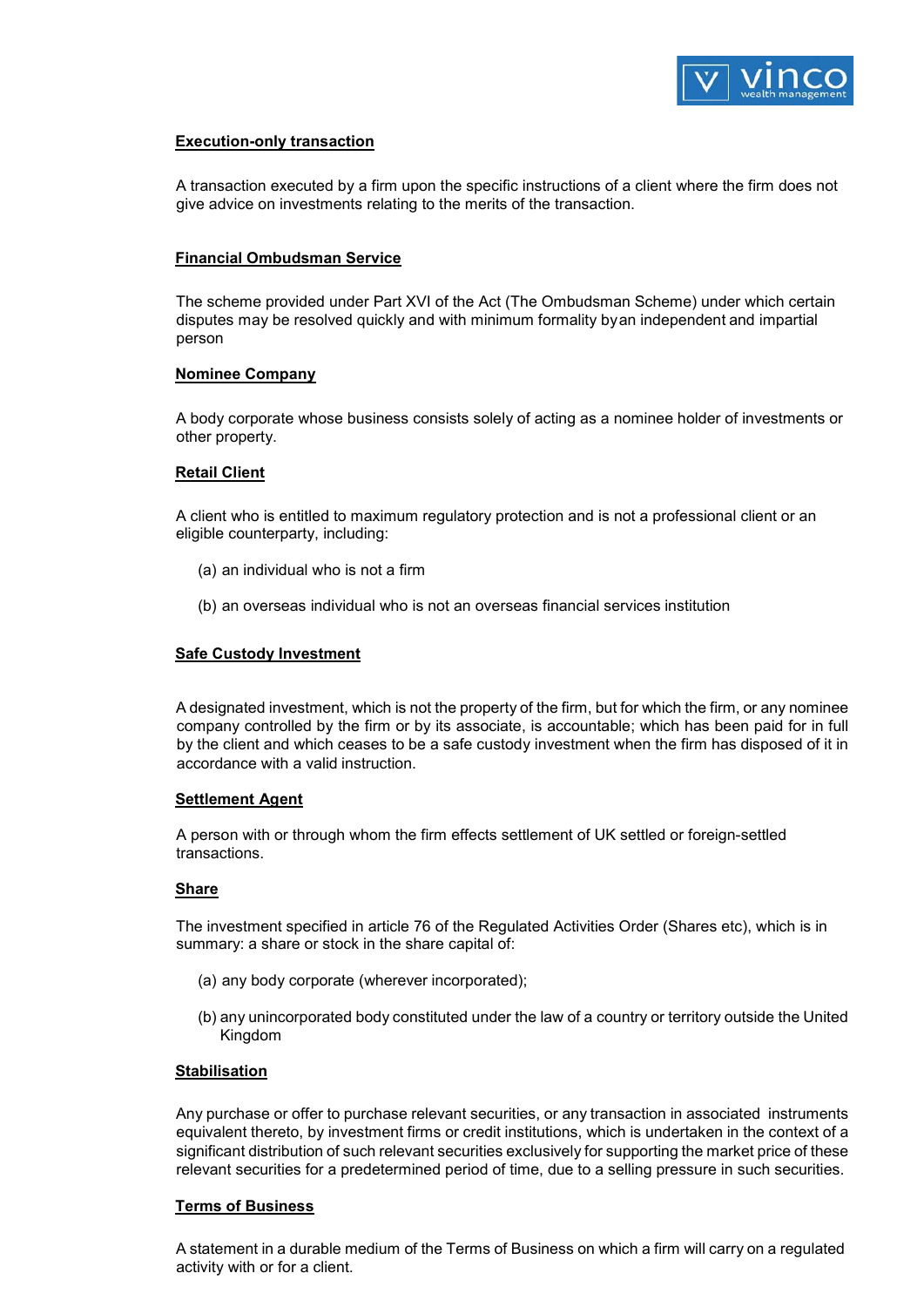

### **3. Client Categorisation**

Following the implementation of the Markets in Financial Instruments Directive (MiFID) in the UK and which came in to effect on 1 November 2007, we are required by the Financial Conduct Authority (FCA) to classify our clients into one of three categories – Retail Client, Professional Client or Eligible Counterparty.

The highest level of responsibilities on the firm and protections are offered to the Retail Client category. We will inform you of your client categorisation at the time of accepting you as a client. If you are classified as an elective Professional, you will be asked to confirm this status in writing prior to acceptance as a client.

### **3.1 Summary of protections not given to Professional Investors:**

#### **1. Disclosures**

The Firm will give you less disclosure with regard to itself and its services (for example, on fees and charges) information on the nature of its reporting to you; information concerning the safeguarding of my investments or money held by it.

### **2. Appropriateness**

As a Professional Client, the Firm will be entitled to assume that you have the necessary level of experience and knowledge to understand the risks involved in relation to any investment, product or transaction.

#### **3. Best Execution**

Where the Firm executes orders, it does so in accordance with its Best Execution Policy, as amended from time to time. We will review our execution arrangements regularly, at least annually with the aim of ensuring that they are providing the best outcome for all our clients. The factors we will take into account in obtaining the best possible result are those for a Professional Client which may differ to those for a Retail Client and may not include merely reference to total consideration for the transaction.

#### **4. Client Order Handling**

The Firm is not required to inform you of material difficulties relevant to the proper carrying out of your order promptly upon becoming aware of the difficulty.

### **5. Periodic Statements**

In respect of the requirement to provide periodic statements (where applicable), the Firm is required to provide them every 6 months for a Professional Client, whereas a. Retail Client has the right to a periodic statement every month.

### **6. Complaints**

Generally, only Retail Clients that are private individuals and small companies are entitled to access the Financial Ombudsman Service.

#### **7. Investor Compensation**

Where you are a Professional Client, you will not be entitled to compensation under the Financial Services Compensation Scheme.

Unless we otherwise agree in writing, we shall treat you alone as our client for the purposes of the FCA Rules and you will be liable as such. You agree that no other person (whether disclosed or not) shall be our client nor have any rights hereunder, unless we expressly agree otherwise.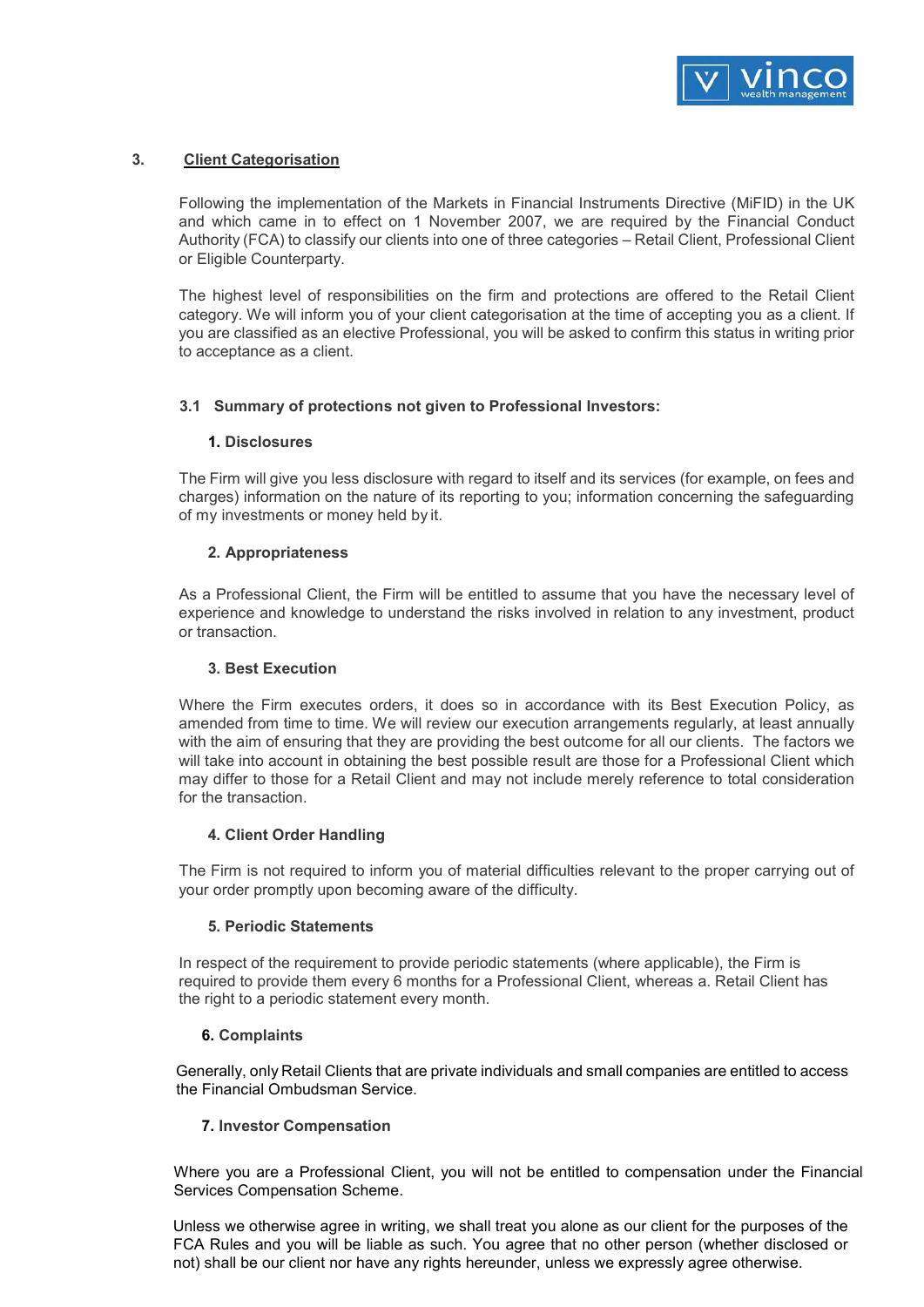

If you are acting as agent for another person, we will treat you as our customer for the purposes of FCA rules and you will be liable to that person for your transactions.

You have the right to request a different categorisation. A Professional Client or Eligible Counterparty have the right to request reclassification should they wish to opt-down to be treated as a Retail Client, either generally or for certain transactions.

However, we would need to agree to the variation in writing prior to any opt-down.

### **4. The Services We Will Provide**

- 4.1 If you are designated as an execution-only client or if you have not supplied us with sufficient information (either orally or in writing) about your investment objectives, financial circumstances and the degree of risk you are prepared to accept or when, even though you have previously supplied us with information, we may reasonably believe that you are not expecting us to advise you about the merits of a particular transaction, then we will not make any personal or product investment recommendations. Nothing in our literature or in these Terms of Business should be treated as a solicitation or recommendation to buy, sell or maintain any product. If you are an execution-only client, we will action your instructions on an "execution- only" basis. This means that we are only able to act on the instructions that you provide. We cannot give you advice about what instructions you should give us. You are responsible for the investment decisions that you make when you engage our services as an execution-only customer. We do not accept responsibility on a continuing basis for advising you on the composition of your portfolio.
- 4.2 If you are designated as an advisory client we will provide you with advice as to the merits of any particular investment based on the information supplied by you in our account opening form pertaining to your individual circumstances, requirements and objectives, but the responsibility for any final investment decision always remains with you. It remains your sole responsibility to inform us in writing any changes to your individual circumstances, requirements and objectives. We may provide you with investment advice on your request. Information supplied by you, via our application form, should be updated as necessary before we give you advice on a particular transaction and recommend it as suitable for you. If you do not inform us of any investment or types of investments, which you do not wish us to recommend or purchase for you, we may recommend to you any investment. However, under the rules of the FCA, we may recommend to you any investments which we have reasonable grounds for believing are suitable for you.
- 4.3 In respect of all types of client (execution-only and advisory), we may arrange transactions on your behalf in the following investments:
	- **(a)** Shares in British or foreign companies;
	- **(b)** Debenture stock, loan stock, bonds, notes, certificates of deposit, commercial paper or other debt instruments including government, public agency, municipal and corporate issues
	- **(c)** Warrants to subscribe for investments falling within (a) or (b) above;
	- **(d)** Receipts or other types of instruments relating to investments falling within (a), (b) or (c) above.
	- **(e)** Options on investments falling within (a), (b) or (c) including options on an option;
	- **(f)** Futures on investments falling within (a), (b) or (c) above;
	- **(g)** Spread bets;
	- **(h)** Contract for differences; and
	- **(i)** Investments, which are similar or related to any of these investments.
- 4.4 We may undertake transactions for advisory clients on an execution only basis if you request us to do so. In relation to shares there will be no further information required and we will carry out your instruction without providing advice. For complex products such as derivatives and warrants we may request additional information from you to assess if the product is suitable, and should you choose not to provide this information we cannot guarantee that the investment will be suitable for your needs.
- 4.5 Before we provide services in relation to warrants, you will be required to enter into a separate written agreement with us, outlining certain risk disclosure statements and confirming that such an investment is appropriate in relation to your experience and expertise.
- 4.6 We may arrange the aggregation of orders, which may, or may not, result in a more favourable price being obtained. We will only arrange this aggregation of your orders with other orders where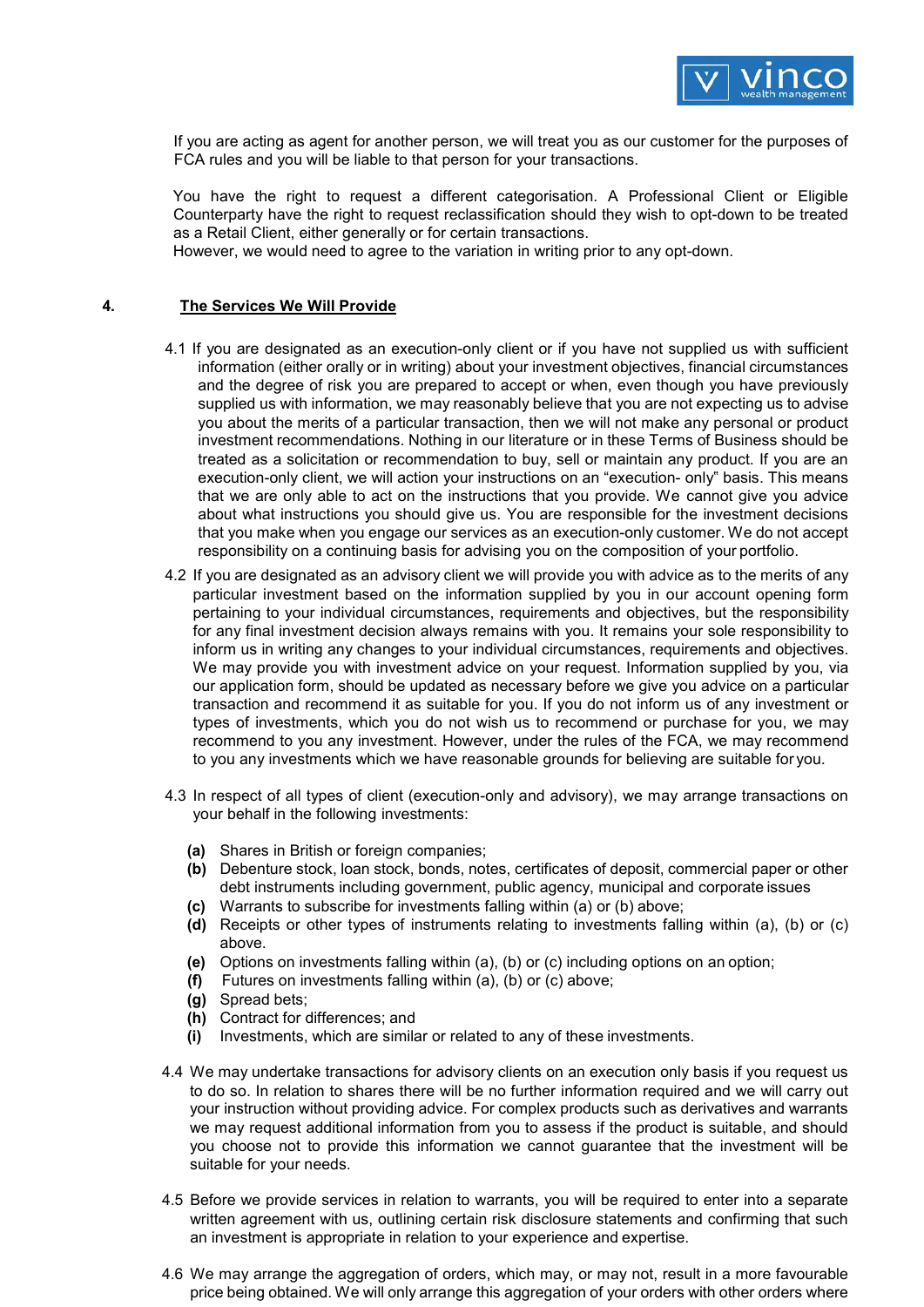

we reasonably believe that doing so is in your best interests.

4.7 The Services will be provided in respect of investments traded on the Official List of the London Stock Exchange, the Alternative Investment Market, Irish Stock Exchange, Stoxx, NYSE, Nasdaq or such other recognised investment exchange or unquoted securities which we may agree with you from time to time.

We place significant reliance on the London Stock Exchange as a venue. We may remove venues as we deem appropriate and at our discretion. In completing a client application to open an account, you are giving explicit consent to this.

- 4.8 Once accepted by us, your order is irrevocable, unless prior to execution at a particular order, you receive confirmation from us of any amendment or cancellation of your order. We will provide best execution as required by the FCA rules and set out in our Best Execution Policy, a copy of which is available to view and download on our website (See clause 5 below).
- 4.9 All contract notes, confirmations, and other notices or communications under these Terms of Business will be either made available to you through your on-line account; or emailed to you; or dispatched or transmitted to you at the address shown in our records and shall beconclusive and binding on you. If you believe that there is an error or other problem with any order

confirmation then you should immediately bring this to the attention of Vinco Wealth Management Ltd.

- 4.10 Vinco Wealth Management Ltd, an associate or our respective employees may communicate an unsolicited real time communication to you where Vinco Wealth Management Ltdconsider this to be appropriate in order to manage the service we provide to you. You agree that we may make such a communication.
- 4.11 Deal quotations are available on request. You acknowledge that the market price may have changed between the time at our giving a quotation and the execution of your instructions.
- 4.12 When we accept your order, we will use reasonable endeavours to carry it out. However, we will not be liable for any loss or expense which you incur if we are unable to carry out an order for any reason (other than our negligence) or there is a delay or change in market conditions before the transaction is completed.
- 4.13 Where there is more than one person who is party to a joint account under these Terms of Business any instruction, notice, demand, acknowledgement or request may be given by any one of you, and any such communication will be treated as binding on the other(s). If you give us conflicting instructions, we will not have to act on them, Any notice given by us under these Terms of Business to any participant in a joint account will be deemed to be notice to each person interested in the account, If you are a party to a joint account your liability will be joint and several, On the death if an individual) or dissolution (if applicable) of any one of you, we may treat the survivor(s) as the only person(s) entitled to your money and investments.

### **5. Potential Conflict of Interest**

5.1 We are required to have arrangements in place to identify and manage conflicts of interest between us and our clients and between different clients. We operate in accordance with a conflicts of interest policy we have put in place for this purpose in which we have identified those situations in which there may be a conflict of interest, and in each case, the steps we have taken to manage that conflict. Our Conflicts of Interest Policy is available to view or download on our website.

<https://www.vincowealth.co.uk/conflicts-of-interest-policy-summary/>

5.2 We are not obliged to disclose to you or take into consideration any fact, matter or finding which might involve a breach of duty or confidence to any other person, or which comes to the notice of any of our directors, officers, employees or agents but which does not come to the actual notice of the individual or individuals dealing with you.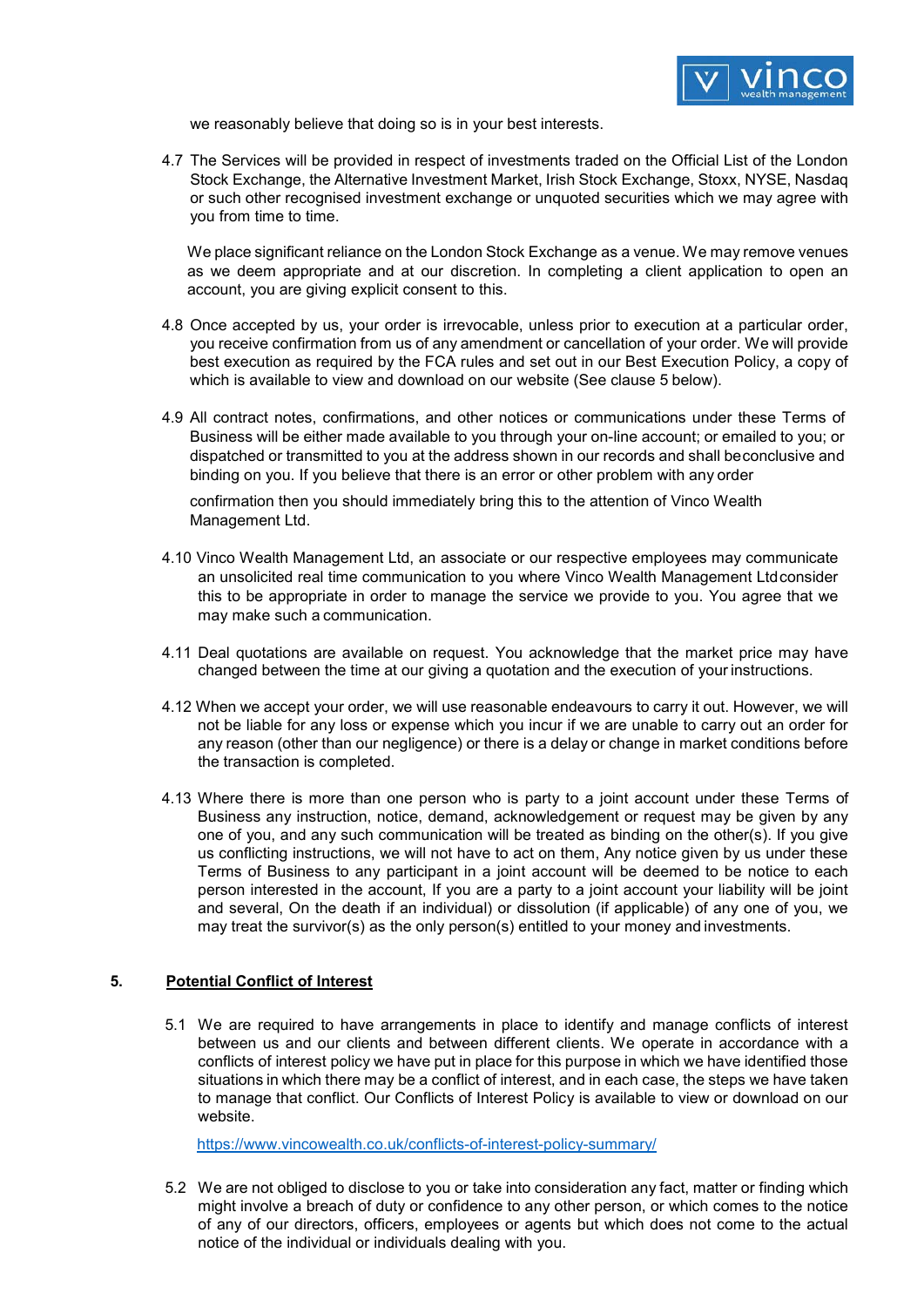

- 5.3 You accept that we may (i) have interests which conflict with your interests or (ii) owe duties which conflict with duties which would otherwise be owed to you, and you consent to our acting in any manner which we consider appropriate in handling conflict in such cases subject to FCA rules and regulations.
- 5.4 Except as required by the FCA Rules, we shall not be liable to account to you for any profit, commission or remuneration made or received from or by reason of such transactions or any connected transactions or to disclose the same or the identity of any other client or counterparty involved in such transactions, nor will our fees, unless otherwise provided, be abated.

### **6. Best Execution**

6.1 We have a duty to provide Best execution for you and we will take all reasonable steps to achieve this taking into account the execution factors. The factors we will consider are those which will allow us to obtain the best possible result in terms of total consideration (price and costs of execution) in accordance with the Rules of the FCA. In order to obtain the best outcome for you we will use the best trading venue from the list of venues we have elected to use. We will add or delete Venues in accordance with our obligation to provide you with the best possible outcome.

Our Order Execution Policy and a list of Execution Venues can be obtained on request or by accessing them at<https://www.vincowealth.co.uk/order-execution-policy/>

6.2 Should you provide specific execution instructions to us, this may prevent us from taking the steps that are necessary to achieve the best possible result in respect of the order to which the instructions relate.

#### **7. Risk Warnings – General**

- 7.1 Retail Clients are afforded greater protections under these rules than other Clients and you should be aware of your rights of access to the Financial Ombudsman Service and cover available under the Financial Services Compensation Scheme. Please remember that the price or values of investments can go down as well as up. You may not get back the amount invested, the use of leveraged products can result in loss greater than the sum invested. Past performance is not necessarily a guide for future performance.
- 7.2 Foreign markets will involve different risks from the UK markets. In some cases the risks will be greater. On request, Vinco Wealth Management Ltd will provide an explanation of the relevant risks and protections (if any) which will operate in any foreign markets, including the extent to which we will accept liability for any default of a foreign firm through whom we deal. The potential for profit or loss from transactions on foreign markets or in foreign denominated contracts will be affected by fluctuations in foreign exchange rates.
- 7.3 We may enter into transactions on your behalf in non-readily realisable investments (investments in which the market is limited or could become limited). Non-readily realisable investments can be difficult to deal in and it can become difficult to determine a proper market price for them. Please inform us on the Account Opening Form if you do not wish us to buy such investments for you.
- 7.4 There is an extra risk of losing money when shares are bought in some smaller companies including penny shares. There is a big difference between the buying price and the selling price of these shares. If they have to be sold immediately, you may get back much less than you paid for them. The price may change quickly and it may go down as well as up.
- 7.5 Under certain trading conditions it may be difficult or impossible to liquidate a position. This may occur, for example, at times of rapid price movement if the price rises or falls in one trading session to such an extent that under the rules of the relevant exchange, trading is suspended or restricted. Placing a stop-loss order will not necessarily limit your losses to the intended amounts, because market conditions may make it impossible to execute such an order at the specific price.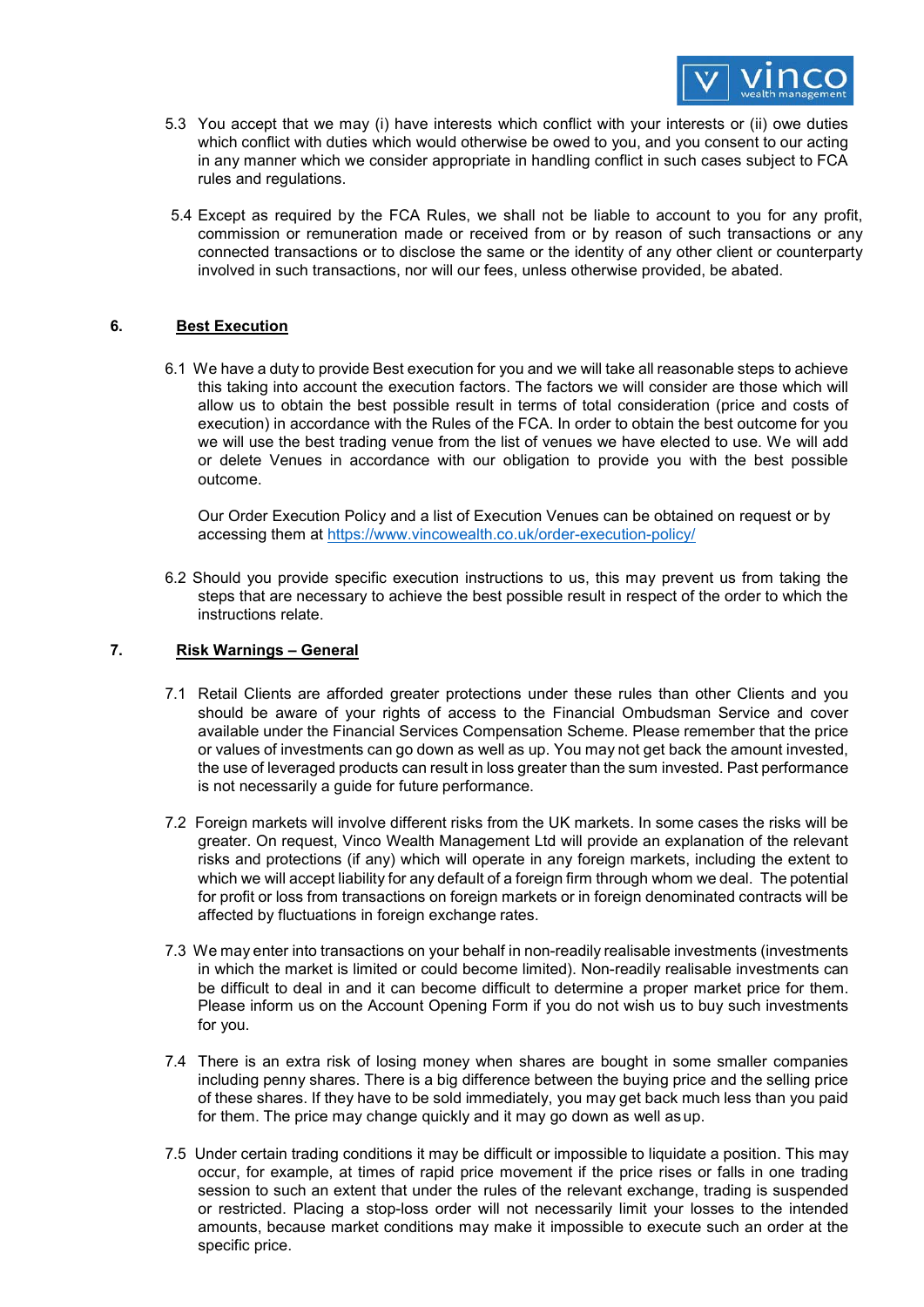

- 7.6 On many exchanges, the performance of a transaction by your firm (or third party with whom he is dealing on your behalf) is guaranteed by the exchange or clearing house. However, this guarantee is unlikely in most circumstances to protect you, the customer, and may not protect you if your firm or another party defaults on its duty to you. On request, your firm must explain any protection provided to you under the clearing guarantee applicable to any on-exchange derivatives in which you are dealing. There is no clearing house for traditional options, nor normally for off- exchange instruments, which are not traded under the rules of a recognised or designated investment exchange.
- 7.7 In the event of Vinco Wealth Management Ltd's insolvency or default, or that of any other brokers involved with your transaction, this may lead to positions being liquidated or closed out without your consent. In certain circumstances, you may not get back the actual assets, which you lodged as collateral and you may have to accept any available payments in cash. On request, Vinco Wealth Management Ltd must provide an explanation of the extent to which it will accept liability for any insolvency of, or default by, other firms involved with your transactions.
- 7.8 If Vinco Wealth Management Ltd trades in Alternative Investment Market (AIM) or another small cap market listed shares, all of which may carry a higher degree of risk than London Stock Exchange listed shares, there is always the possibility of losing the capital sum invested and you acknowledge that you are investing money or assets that you can afford to lose. These investments may not be suitable for everyone and if you have any doubt regarding suitability please contact your regular investment adviser. It is more difficult to buy and sell shares in small companies and it may not always be possible to deal. Market Makers operate with a wide spread between buying and selling prices for small companies and this spread and fluctuations in the share price may

mean that you do not get back the full amount invested. AIM and small cap markets are designed primarily for emerging or smaller companies. The AIM is less demanding than those of the Official List of the London Stock Exchange. The past is not necessarily a guide to future performance.

### **8. Securities Subject to Stabilisation**

- 8.1 This statement complies with FCA rules. Vinco Wealth Management Ltd may from time to time carry out transactions in securities on your behalf, where the price may have been influenced by measures taken to stabilise it. You should read the following explanation carefully.
- 8.2 Stabilisation enables the market price of a security to be maintained artificially during the period when a new issue of securities is sold to the public. Stabilisation may affect not only the price of the new issue but also the price of other securities relating to it. The FCA allows stabilisation in order to help counter the fact that, when a new issue comes onto the market for the first time, the price can sometimes drop for a time before buyers are found. Stabilisation will be carried out by a stabilisation manager" (normally the firm responsible for bringing a new issue to the market). As long as the stabilisation manager follows a strict set of rules, he is entitled to buy back securities that were previously sold to investors or allotted to institutions, which have decided not to keep them. The effect of this may be to keep the price at a higher level than it would otherwise be during the period of stabilisation.
- 8.3 The Stabilisation Rules limit the period when a stabilising manager may subsidise a new issue; fix the price at which he may stabilise (in the case of shares and warrants but not bonds); and require him to disclose that he may be stabilising but not that he is actually doing so. The fact that a new issue or a related security is being stabilised should not be taken as an indication of the level of interest from investors, nor of the price at which they are prepared to buy the securities.

#### **9 Charges, Equities and Payments for Transactions**

9.1 Our charges will be in accordance with our published rates in effect at the time the charges are incurred. A copy of our rates and performance, commission and service fees may be agreed, and where applicable will be documented within the Client Engagement Letter or otherwise published or provided to you from time to time.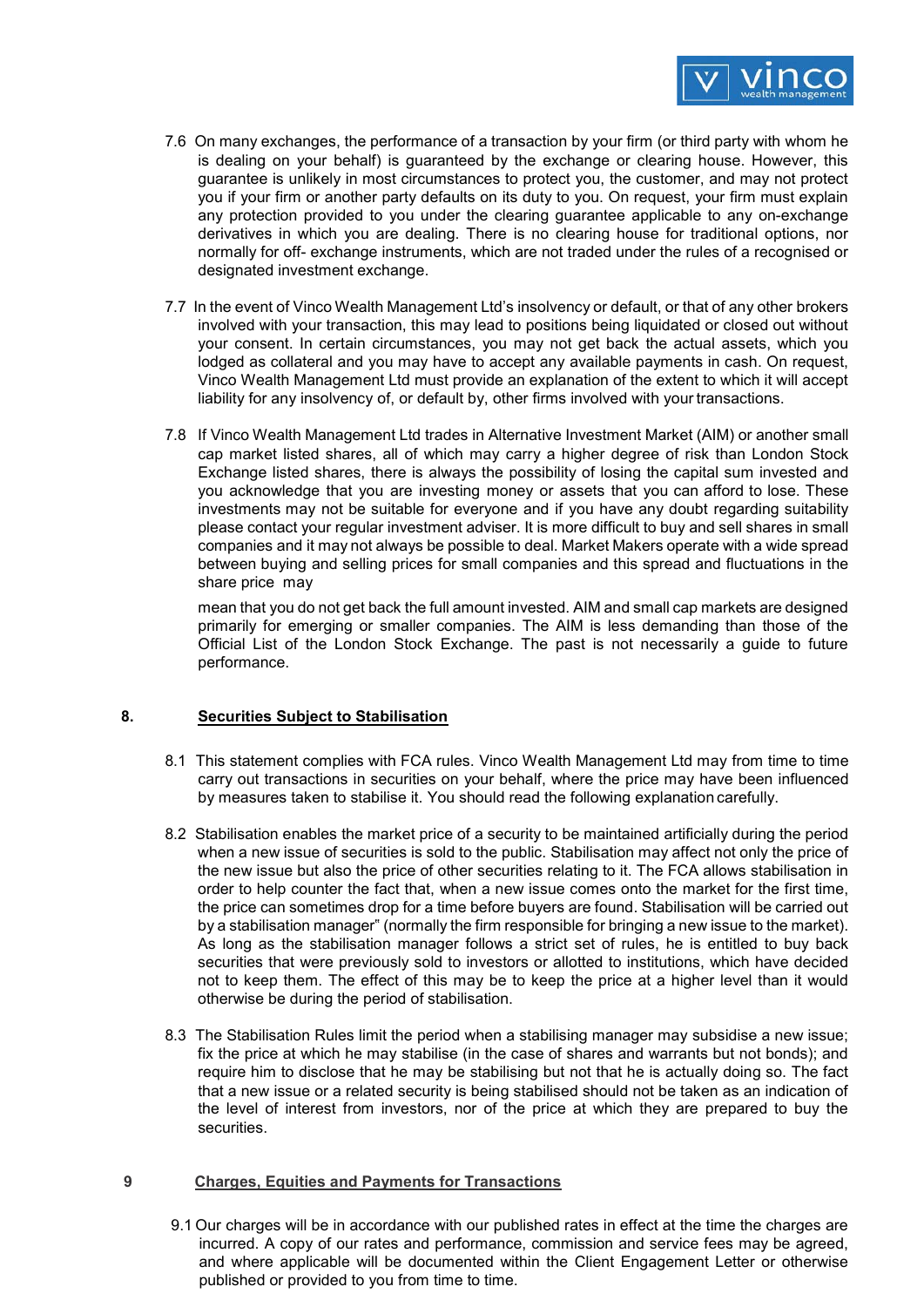

#### **Trading Commission and Fees**

We will agree with you the basis of all charges before any investment activity begins; this will be documented in the Client Engagement Letter which we will send you when your account is opened. We will also send a revised Client Engagement Letter after any material change to your investment objectives which is agreed during the course of our relationship. We will ask you to confirm your agreement with these Client Engagement Letters.

#### **Account Opening and Administration**

Any costs associated with the establishment of your investment strategy and opening of your account will be discussed and agreed with you at the time. We may also charge an administration fee in relation to the opening of new accounts, as follows:

- Accounts with assets of less than £20,000: initial administration fee of £200 + VAT
- Accounts with assets in excess of £20,000: no initial administration fees

Other performance and service fees may be agreed, and where applicable will be documented within the Client Engagement Letter.

An additional spread will be added to all index and currency trades, please check with your broker in advance. You agree that we can deduct these charges from your account.

- 9.2 In addition to our charges you will be responsible for payment of: any stamp and other duties, taxes of whatsoever nature, impositions and fiscal charges (in each case wherever in the world imposed), brokerage clearing and settlement fees, transfer fees, registration fees and all other liabilities, charges, costs and expenses payable or incurred by us on your behalf: and if any applicable value added tax or similar charge.
- 9.3 We may impose certain additional charges as set out in our published rates which you shall be liable for in the event that you fail to comply with your obligations under these Terms of Business. In particular, if you default in paying any amount when due, interest will be payable by you at the rate specified in our published rates, and in addition you will be charged for each letter concerning your breach of your obligation. You may be subject to separate and additional charges which may form parts of the Terms of Business of a product provider with whom you enter into an agreement via your relationship with Vinco Wealth management Limited. You should consult the relevant provider agreements for further details.
- 9.4 If we should enter into a transaction on your behalf using the London Stock Exchange SETS trading system or any other trading system which imposes any liability on us (in whatever capacity) we reserve the right to make additional charges to reflect the additional risk we are incurring including (without limitation) a mark-up or mark-down on the price of the investment concerned (that is at a premium or discount to the amount at which we will actually purchase or sell the investment concerned). Should we do so you will be notified at the time and details of any additional charges will be shown on the contract note issued to you.
- 9.5 In addition to paying any commission and charges due to us you will reimburse us for any costs and expenses which we may incur which are directly attributable to you. These charges may include (without limitation) the costs of providing information to third parties (such as your accountants or auditors), valuations, or our involvement in legal proceedings brought against you. You will indemnify us for all charges, costs and expenses hereunder, including any required to recover payment of sums due as a debt under this clause 9.
- 9.6 All sums due to us including commissions, fees, dividends, market claims, charges, expenses and related taxes as applicable will be debited from your Account without notice to you, unless otherwise agreed by us in writing.
- 9.7 Where you owe us money we reserve the right to sell or realise any investment which we are holding (or are entitled to receive) on your behalf without liability in order to meet any liabilities which you may have incurred with us including any fees or charges. We will use reasonable efforts to contact you in order that you might make alternative arrangements before we take any such action or specify which investments you would prefer us to sell. However, we may not give advance notice to you if we consider that it is necessary or appropriate to act quickly to reduce your indebtedness to us, in which case we will contact you promptly after we have sold or realised any investment to explain what action we have taken. Any monies still outstanding will remain your responsibility.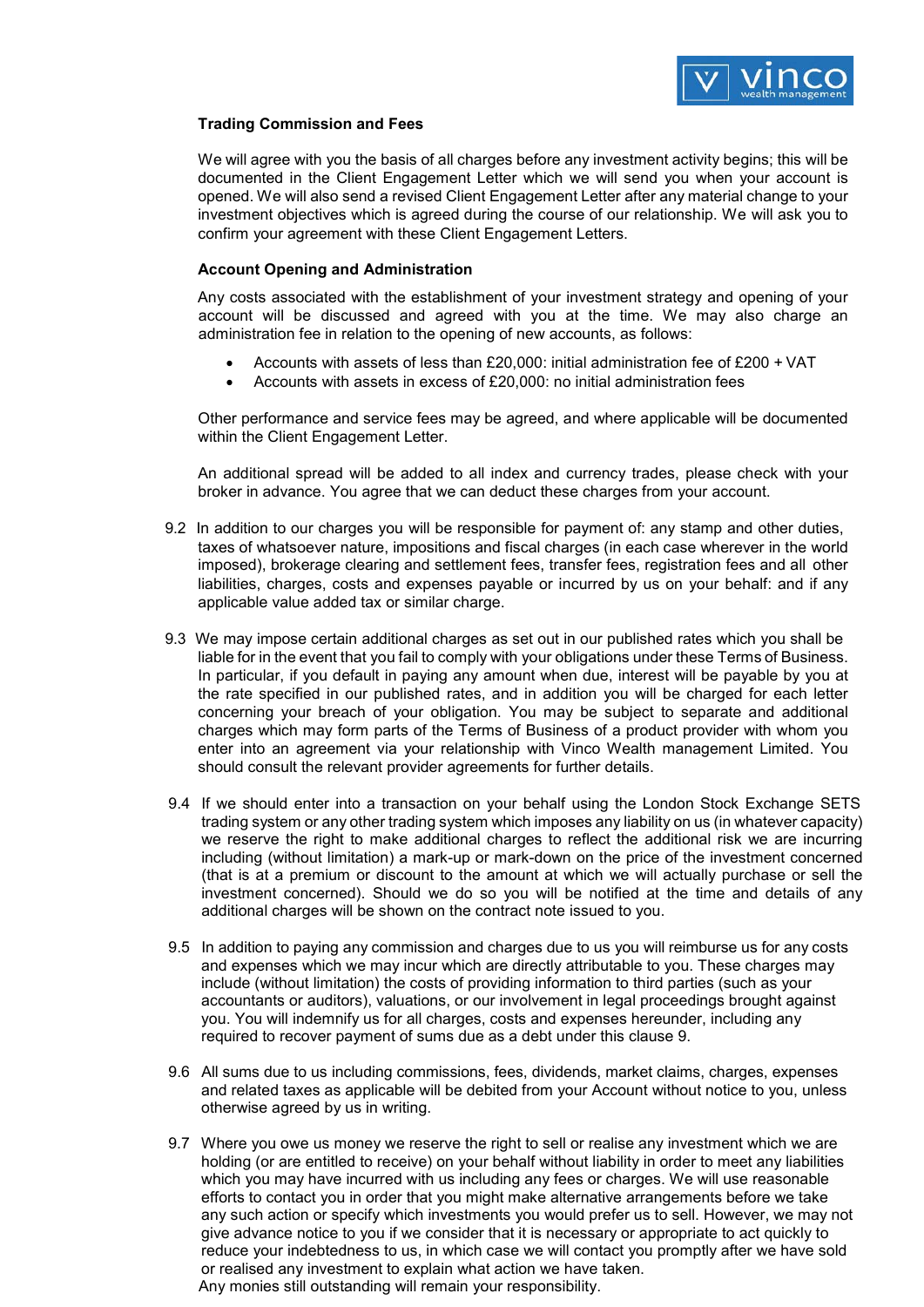

#### **10 Your Assets**

- 10.1 Vinco Wealth Management Ltd does not hold client assets or money. Client Assets or money will be held by authorised providers to whom you are introduced by Vinco. Vinco Wealth Management Ltd's Terms of Business should be read in conjunction with our service partner's general business terms, which are supplied by them.
- 10.2 Any balances due to you which are unclaimed by you on an account which has not been active for six years will cease to be Client Assets and will be retained by us. We will take reasonable steps to locate you and give you at least 28 days' notice should we intend to exercise these rights and should we do so we undertake to make good any valid claim that may be subsequently made against any balances we have retained in this way.
- 10.3 CFDs / Equities (Advising) We will send you a statement about your funds and investments at least quarterly for Equities and monthly for CFDs. This will be based upon the mid-price of the investments held at the specified date. You may obtain an up to date statement at any time, Account statements are provided online by the service providers.
- 10.4 We will be entitled to set off any amount due to you against any amount due to us, paying you or you paying us the resultant net balance.

#### **11 Instructions**

- 11.1 You agree to check all the documentation that we send to you in relation to your instructions. If there are any errors, you must let us know immediately. If we notice that there is an error in the documentation that we have sent to you in relation to your instructions, we will re-issue correct documentation immediately. You agree to return the original incorrect documentation to us and to repay any overpayments.
- 11.2 If you fail to comply with 11.1 you may be committing a criminal offence. We will charge you interest on the overpayment and we will have the right to purchase replacement investments. You will pay for the investments and any costs.
- 11.3 If we are negligent and we fail to accurately carry out your instruction, we will ask you to choose one of the following options in 11.4 or 11.5 (as appropriate).
- 11.4 Instructions to buy an investment. We will either:-

(i) buy investments to put you in the position that you would have been in if we had carried out your instructions correctly, or

(ii) pay you the difference between the price that should have been paid for the investment and the price that you actually paid.

- 11.5 Instruction to sell an investment. We will pay you the difference between the price that you obtained on the sale and the price that you should have obtained if we had carried out your instruction correctly.
- 11.6 You must take all reasonable steps to ensure the security of your account.
- 11.7 We cannot sell investments for you unless you have the right to sell them. In giving us an instruction to sell an investment you are confirming that you own or have the right to sell that investment.
- 11.8 We may rely on and treat as binding any instruction, which we have accepted in good faith, and which we believe to be from you or someone entitled to instruct us on your behalf.
- 11.9 We may accept instructions from you verbally or in writing. However, we may, entirely at our discretion, require any instructions given verbally to be confirmed in writing. In the case of a joint account we shall require only one of the account holder's instructions prior to proceeding.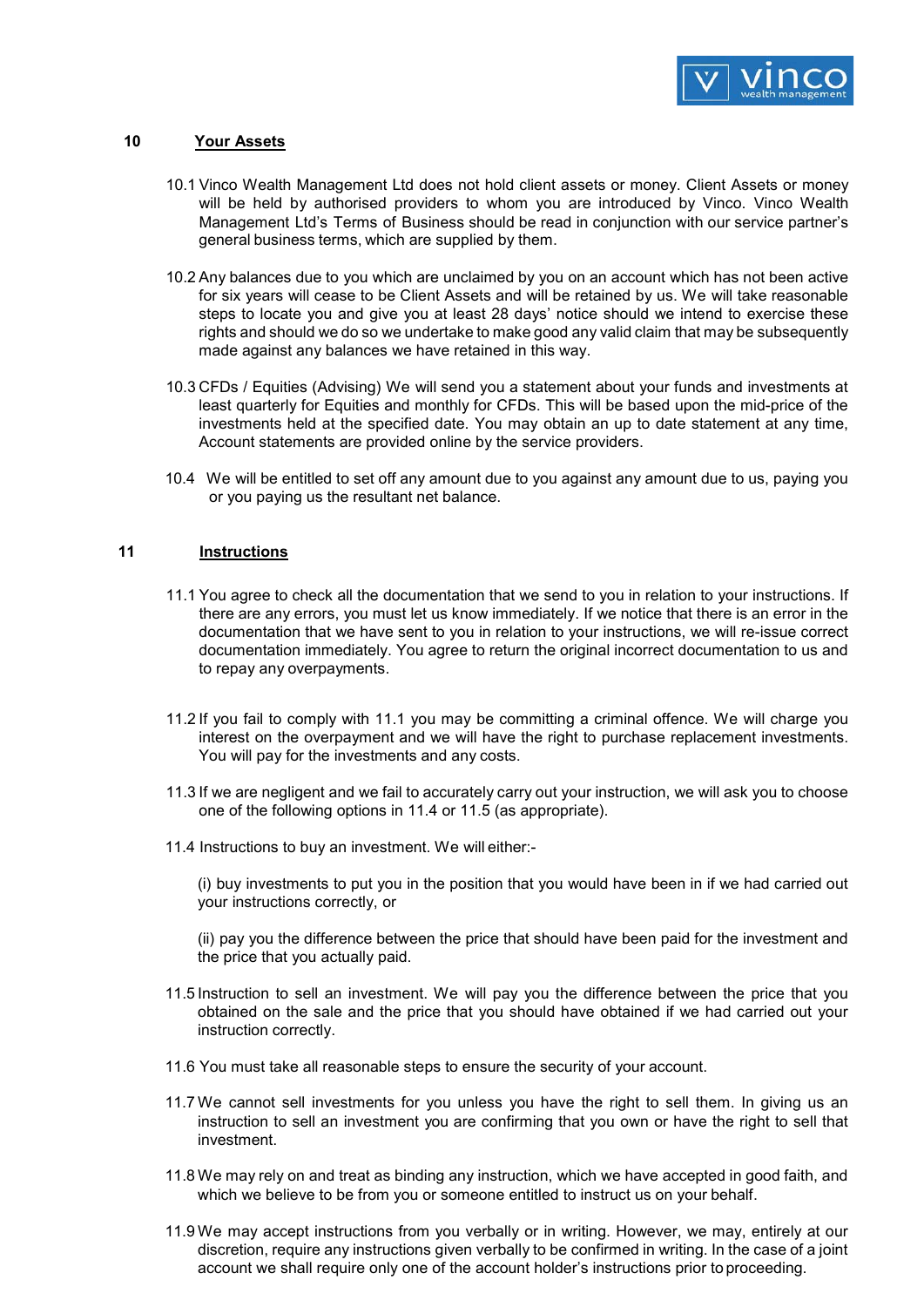

- 11.10 We may entirely at our own discretion accept limit orders from you.
- 11.11 We may acknowledge your instructions verbally or in writing (i.e. by post or email). Instructions may only be given during applicable market hours on Business Days. Any validly- submitted instructions received by us outside these hours will be processed on the following Business Day.
- 11.12 We will assume you have received a communication from us 2 days after we post it to you by 1st class post, 5 days after we post it to by 2nd class post, immediately if sent by fax or when it is received by your internet service provider if sent to you by email.
- 11.13 Vinco Wealth Management Ltd reserves the right at any time to:
	- (i) refuse any instructions:
	- (ii) limit the size or value of any instruction:
	- (iii) impose any/or vary any dealing limit; and/or

(iv) seek additional clarification or verification of instructions where Vinco Wealth Management Ltd believe these are unclear. In particular, where investments are held in the name of another person, we may not act on your instructions until we have received satisfactory proof of your authority to deal for that other person.

- 11.14 You must send us any dividends or other benefits which you receive but are not entitled to immediately, we will then send them to the person who is entitled to them.
- 11.15 You will not be held responsible for deals placed using your account code if they have been placed after you have notified us of the loss, unauthorised use or disclosure of your details. Such notification must be in writing.
- 11.16 You agree to let us know immediately if you;

(i) Lose or disclose your account code, it is stolen or if you find out that someone has used your account code without permission.

(ii) Do not receive confirmation by post we have carried out your dealing instructions within three business days of receiving them

(iii) Receive confirmation of a deal which you did not place.

### **12 Settlement**

- 12.1 Confirmation of transactions and settlement will be supplied directly by the service providers with whom your transactions are executed, in accordance with their business terms.
- 12.2 In every case you are obliged to make available cleared funds to settle purchases on or before the settlement date, or if you are selling investments, to deliver to us the investments being sold at least two business days prior to the settlement date. Failure to fulfil your obligation may result in further charges as detailed in our published rates, and/or sale of securities held by you with us to cover costs and/or the purchase at your cost of stock to fill delivery.
- 12.3 All transactions are undertaken with the object of actual settlement. We reserve the right not to settle transactions or accounts with you unless and until we have received all necessary documents or money.
- 12.4Please note that should you fail to comply with your settlement obligations we may exercise all or any of the rights we reserve to apply the additional charges referred to in 9.3 above.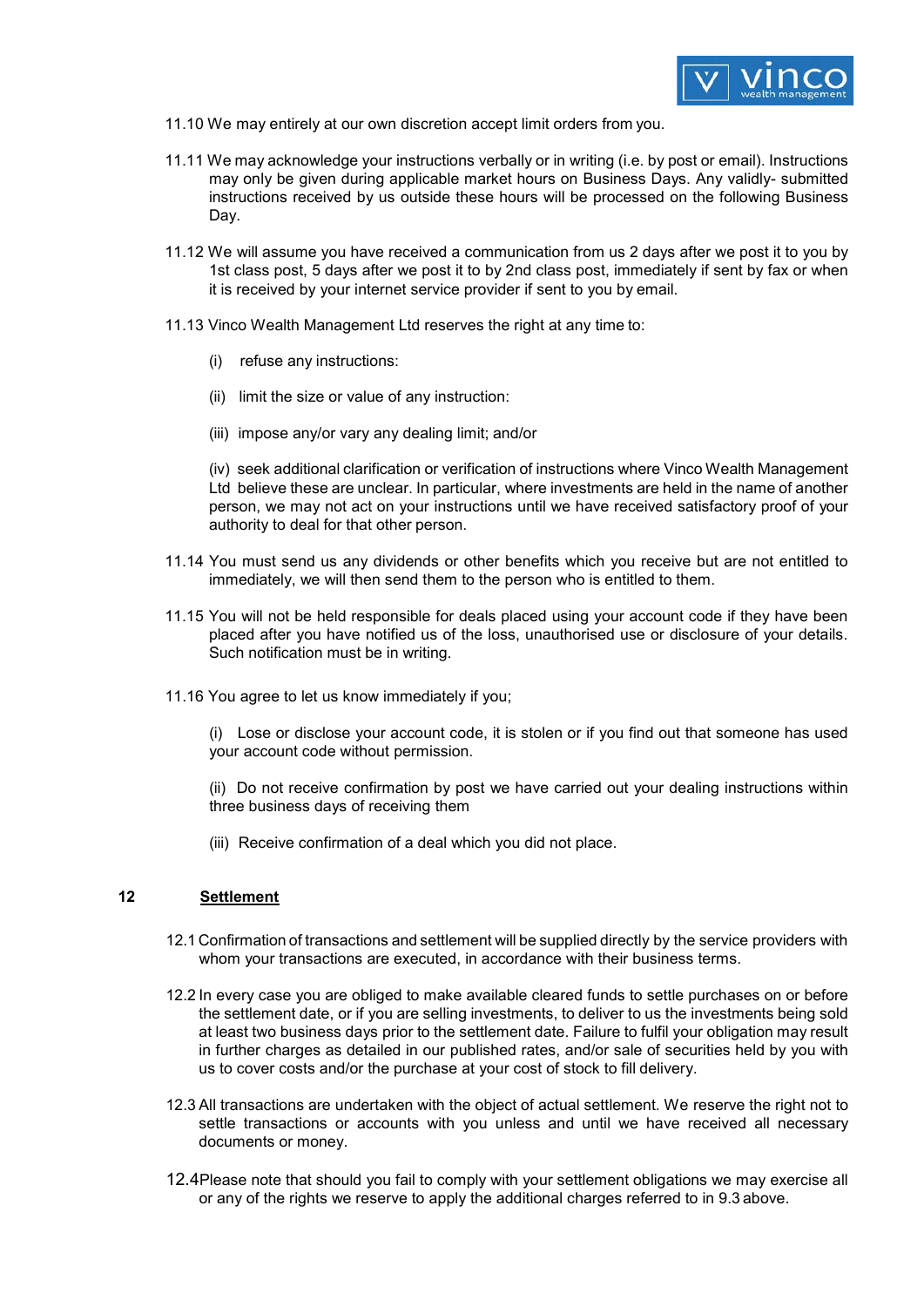

### **13 Data Protection and Disclosure of Information**

.

- 13.1 Each party shall comply with the Data Protection Legislation.
- 13.2 For the purpose of data protection legislation, as amended from time to time, you agree that we, and any successor firm , may process personal data relating to you in carrying out our duties under these Terms of Business and any other services that the we provide to you at your request under these Terms of this Business. We may be required to provide your personal data to third parties, including counterparties, custodians and credit checking agencies in order to fulfil our obligations under these Terms of Business.

We have certain responsibilities under FCA rules to verify the identity of clients and may need to make certain enquiries and obtain certain information from you for that purpose. You confirm that all information you supply to us either directly or indirectly will be accurate. You consent to us processing such information, as we consider necessary in order to provide the services set out in these Terms of Business and to comply with any reporting requirements. which shall include, without limitation, the following processing activities:

- (i) communicating with you or your trustees, owners, officers, employees by whatever means in relation to the services;
- (ii) processing your identification details in order to identify you;
- (iii) carrying out checks as appropriate in respect of anti-money laundering, terrorism and anti-fraud obligations, including communicating with third party credit reference agencies (who may record the search) and fraud prevention agencies;
- (iv) carrying out appropriate risk assessments;
- (v) administering your account or purposes ancillary thereto;
- (vi) in order to comply with our legal, regulatory and compliance duties; and
- (vii) to record and monitor telephone communications

and in doing so we shall be acting as Data Controller.

- 13.4 By signing the Account Opening Form, you consent to your personal information being used in the above manner. For further information on how we will handle your personal data, please refer to Vinco Wealth Management's Privacy Policy, at [Vinco Privacy Policy.](https://www.vincowealth.co.uk/wp-content/uploads/2018/11/Vinco-Wealth-Management-Privacy-Policy-May-2018.pdf)\*
- 13.5 The information we hold about you is confidential and will not be used for any purpose except as stated in these Terms of Business. Information of a confidential nature will be treated as such provided that such information is not already in the public domain or is provided to us by a third party through legitimate means.
- 13.6 By agreeing to these Terms of Business, you will be consenting to the transfer of your data outside of the EU/EEA in accordance with the Vinco Privacy Policy.
- 13.7 We may contact you by telephone, post, email or SMS about our products and services which we believe may interest you. You will be entitled to tell us to stop any marketing and we shall do so in accordance with the Vinco Privacy Policy
- 13.8 Subject to compliance with Data Protection Legislation and applicable law you agree we may record all telephone calls. These recordings shall remain our sole property and you agree that they may be submitted to a competent court or equivalent as evidence should a dispute arise.
- 13.9 In accordance with the legal and regulatory requirements, we will retain your records, including of telephone calls, for a minimum period of six years following the termination of any relationship between us. This period may be extended by force of law, regulatory requirement or agreement between the parties.
- 13.10 You explicitly agree to Vinco Wealth Management Ltd and/or any successor firm having access to your details which are held by a service provider. This agreement to access covers specifically data held by providers who hold your assets in custody for the purposes of your relationship with Vinco, and any third party with whom Vinco operates a formal relationship to support the same business activities. Access is restricted to the period during which there is or was, for historic data, a client relationship between you and Vinco Wealth Management Ltd,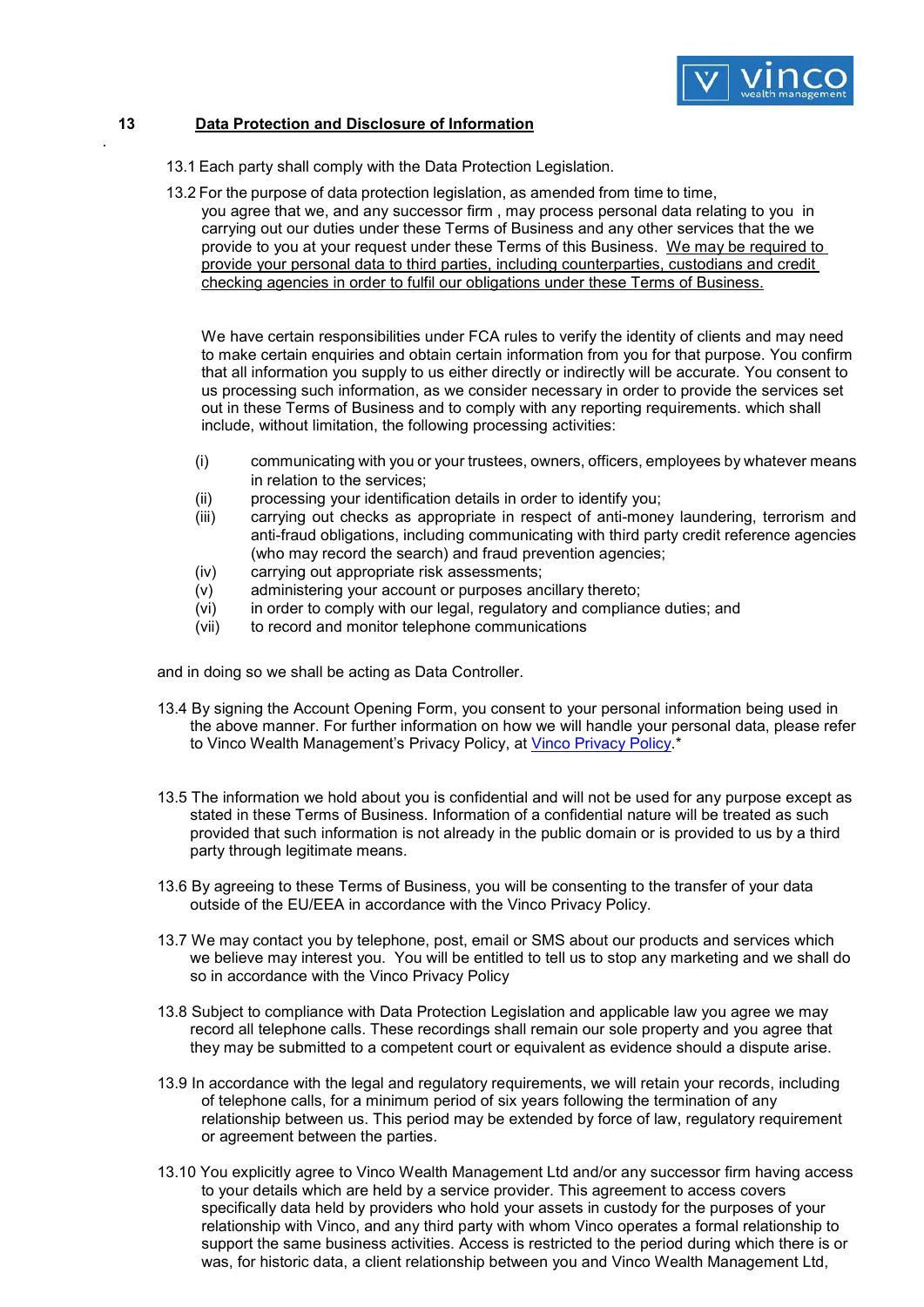

Upon signing the application to become a client of Vinco Wealth Management Ltd, you agree that Vinco Wealth Management Ltd will at all times have access to this data and you mandate Vinco Wealth Management Ltd or its successors to approach the holder of such data, for such data and explicitly agree to its release to Vinco Wealth Management Ltd or its successors.

#### **14 Complaints**

- 14.1If you have any complaints related to Vinco Wealth Management Ltd's performance under this agreement, you should direct that complaint to Vinco Wealth Management, who will investigate the nature of the complaint in accordance with our complaints handling procedure.
- 14.2All complaints should be directed in the first instance to Mark Vincent, Compliance Officer of Vinco Wealth Management, using any of the following contact details:

Mark Vincent Vinco Wealth Management County House St. Mary's Street **Worcester** WR1 1HB

Email: [compliance@vincowealth.co.uk](mailto:compliance@vincowealth.co.uk)

Telephone: 020 7412 8907

Complaints can be verbal or in writing.

We will endeavour to resolve your complaint as quickly as possible, but in any event we will acknowledge receipt of your letter within five business days. The acknowledgement will include a full copy of our internal complaints handling procedure. Upon resolution of your complaint, we will send you a final response letter, which sets out the nature of that resolution and any applicable remedy. If, for any reason, you are dissatisfied with our final response or any delays in responding, you have the option of referring your complaint to the Financial Ombudsman Service.

Financial Ombudsman contact details are as follow:

T: 0800 023 456

E: [Compliant.info@financial-ombudsman.org.uk](mailto:Compliant.info@financial-ombudsman.org.uk)

W[: www.financial-ombudsman.org.uk](http://www.financial-ombudsman.org.uk/) 

Address: Exchange Tower, Harbour Exchange, London, E14 9SR

#### **15 Compensation**

We participate in the Financial Services Compensation Scheme. Compensation may be available from that scheme if we cannot meet our obligations to you. This depends on whether you are an "eligible claimant", the type of business and the circumstances of the claim. Further details of the Scheme are available on request or at the Scheme's official website [at](http://www.fscs.org.uk/) [www.fscs.org.uk.](http://www.fscs.org.uk/)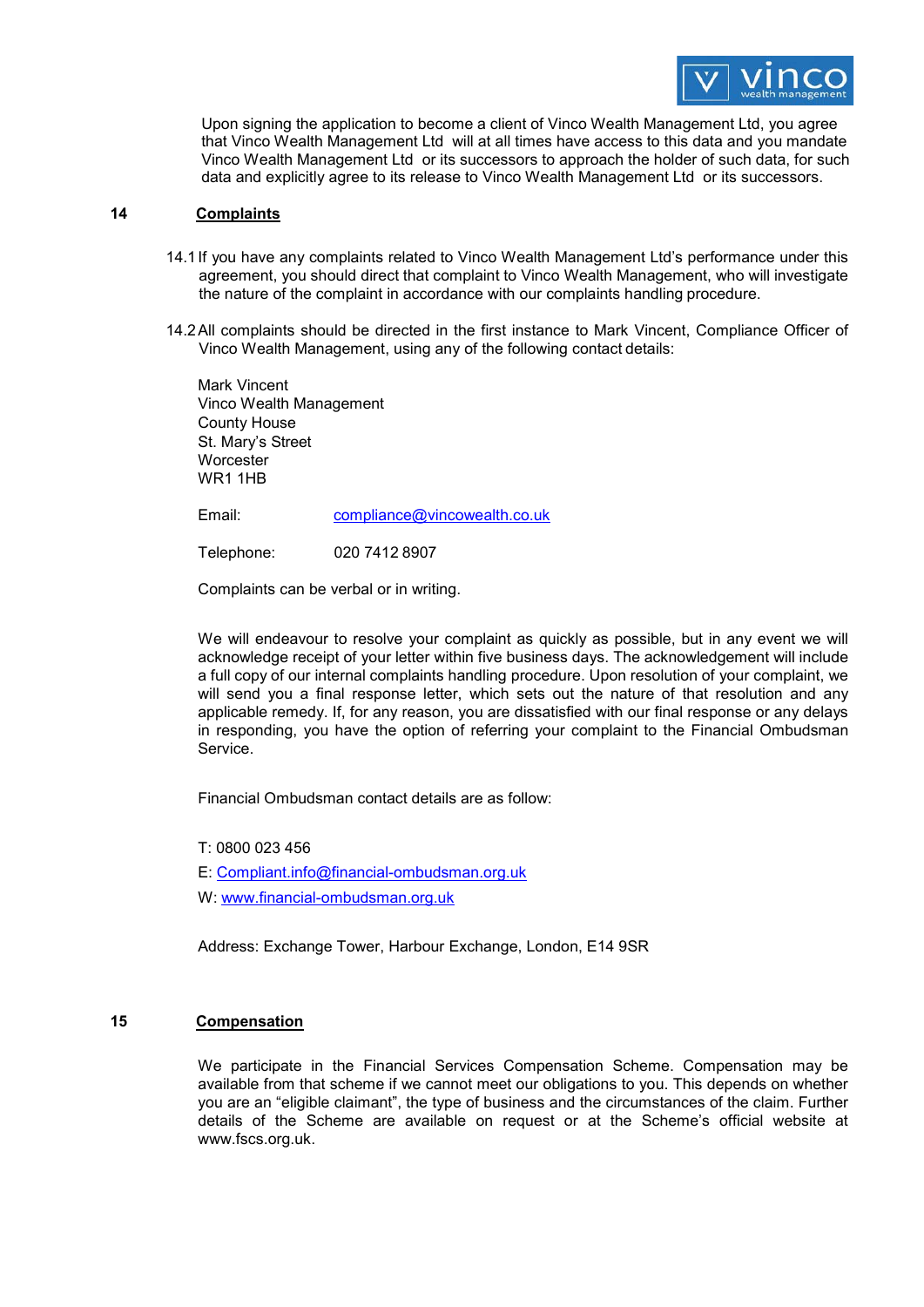

### **16 Amendments to the Terms of Business**

We reserve the right to alter these Terms of Business at any time. Alterations may be made to make it fairer to you, more easily understandable, correct a mistake, cover a development in the service, reflect a change in market conditions or practice, reflect a change in the law or regulation or any code or application of practice, reflect a change in technology, ensure good management or competitiveness of our business or for any other reason that we may deem to be valid. You are deemed to have consented to any alteration that may be effected to these Terms of Business if we do not receive notification otherwise from you, in writing, within 20 business days the changes were notified to you and their coming into effect. Where you do not consent to any change in these Terms of Business, including but not limited to the increase in our fees and charges, you will have the right to terminate this agreement in accordance with Clause 18.1.

### **17 Liability**

17.1 Unless caused by our fraud, wilful default or negligence, we will not be liable for any loss suffered by you in connection with these Terms; this includes any direct loss of profits, expenses, claims or damages which arise in consequence of any breach of these Terms of Business by us. Nor shall we be responsible or liable for the tax consequences of any transaction which we may effect for you.

You have sole responsibility for the management of your tax and legal affairs including all applicable tax filings and payments and for complying with all applicable laws and regulations. We have not provided and will not provide you with tax or legal advice and we recommend that you obtain your own independent tax and legal advice tailored to your individual circumstances.

- 17.2 Under no circumstances whatsoever shall we be responsible or liable for any claim, loss, damage, howsoever suffered arising in consequences of any breach, failure to perform or delay in performing any of our obligations to you including:
	- (i) any matter outside our reasonable control (including force majeure, the failure or defective operation of any computer or related systems or failure of any third party to provide services to which these terms relate
	- (ii) any breakdown in communications whether between us and you or between us and any exchange or intermediate broker or other third party through whom we are dealing on your behalf; and
	- (iii) anything done or omitted to be done by us in the performance or the failure or delay in performance of any of our obligations arising from the absence or inaccuracy of any information provided to us by you or on your behalf or any exchange, intermediate broker or other third party through whom we are dealing on your behalf.
- 17.3 We shall have no liability for the acts or omissions of any third party providing services in connection with these Terms of Business where we have notified you of that third party's identity.
- 17.4 Nothing in these Terms of Business excludes or restricts any obligation we have to you under the FCA Rules, the Financial Services and Markets Act 2000 or requires you to exempt us against any breach by us of any such obligation for fraud or fraudulent misrepresentation or for death or personal injury caused by negligence.
- 17.5 You agree that the only duties or obligations we owe to you are those set out in the Terms of Business and that we do not owe you any other further duties or obligations (whether arising from the fact that we are acting as your fiduciary or otherwise).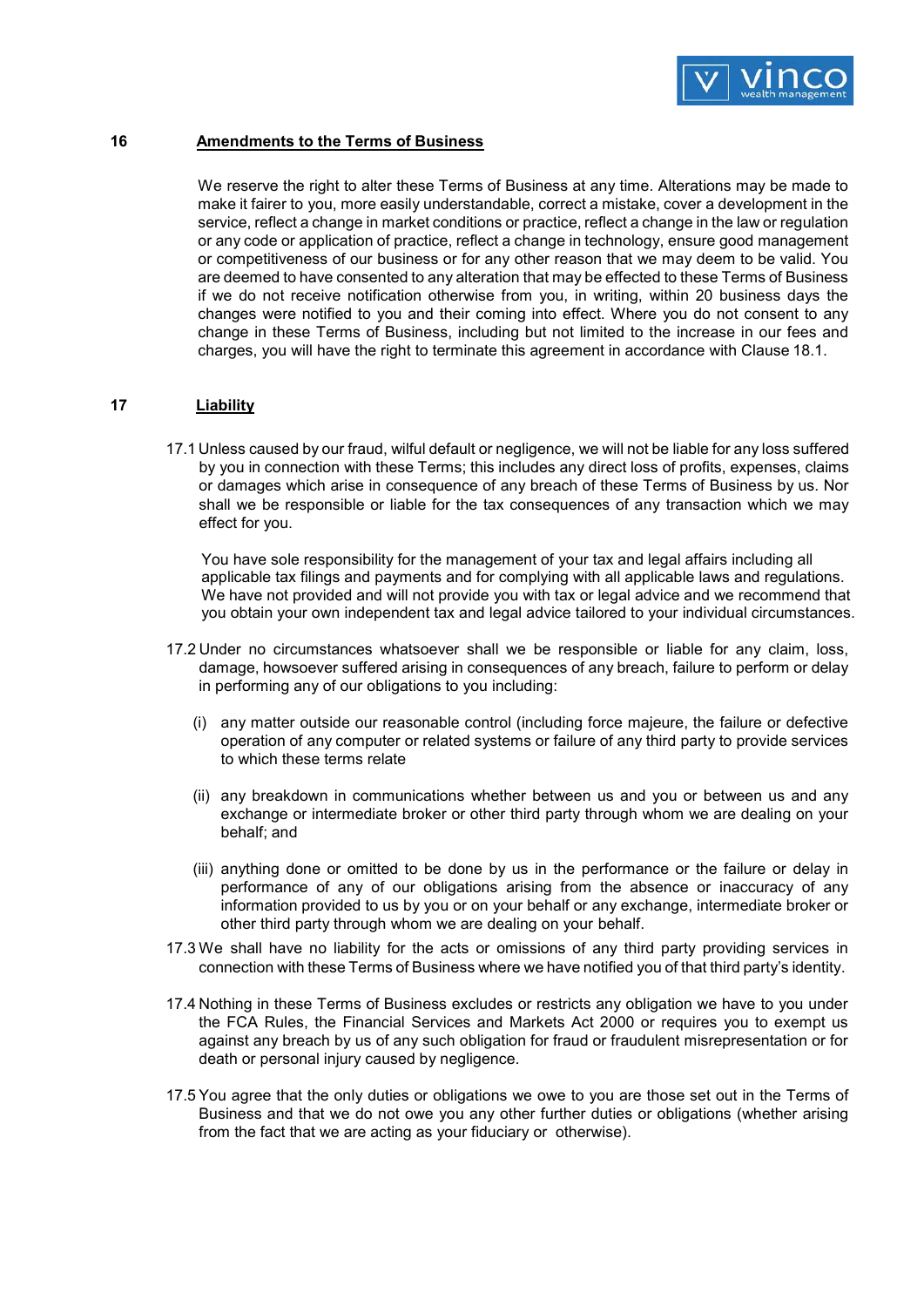

#### **18 Termination**

18.1 These Terms of Business shall continue in full force and effect until terminated by either party on 30 days written notice, save where it is required to be terminated immediately in circumstances where:

(a) you make a voluntary arrangement with your creditors; (b) you become bankrupt; (c) we receive written notice of your legal incapacity; or (d) you are a body corporate and an administrator, receiver, liquidator or other insolvency practitioner is appointed or you merge with another body corporate or are otherwise removed from the register of companies at Companies House or the equivalent in the applicable jurisdiction. Once termination is notified, we will have no obligation to recommend or take any action with respect to any account we are operating for you. We may deal with such account for as long as required in order to vest it in your control (or as you may otherwise direct in writing) and during that time we:

• may enter transactions to settle or otherwise extinguish to offset obligations incurred by us in relation to such account before termination;

• must, with respect to obligations not capable of settlement before transfer of the account, notify you of any amount we retain by way of provision to meet contingent liabilities

- 18.2Any termination is subject to the settlement of any outstanding transactions and the payment of any charges and other amounts due (which become due and payable immediately). If you request us to re-register or transfer your securities, or open positions you will be liable to a fee to cover the cost.
- 18.3 Re-registration or transfer of securities and contracts. If you decide to transfer management of your positions or alter the Power of Attorney which permits Vinco Wealth Management Ltd to operate your account, a reasonable administration fee will be deducted at the time of such transfer. This charge will be deducted to cover all costs associated with re- registrations or transfers.
- 18.4 If you want to close your account and terminate this agreement, you must send us written and signed notification of that.
- 18.5 If we exercise our right to end or suspend your use of the service we will not be liable for any losses, which may be suffered by you due to a decrease in the value of your investments between the date you purchased, and the date we sold them.
- 18.6 In the case of an individual, this Agreement will terminate automatically when we receive notification of your death.
- 18.7 The agreement will automatically terminate in the event of Vinco Wealth Management Ltd or its agents entering into insolvency, being convicted of criminal activity or being in material breach of its fiscal responsibilities.
- 18.8 Termination shall not affect accrued rights, existing commitments, or any contractual provision intended to survive termination.

### **19. General**

- 19.2 No failure or delay by either of us in exercising any right, power or privilege in these Terms of Business shall operate as a waiver thereof nor shall any single or partial exercise by us of any right, power or privilege preclude any further exercise thereof or the exercise of any other right, power or privilege.
- 19.3 The rights and remedies herein provided are cumulative and not exclusive of any rights and remedies provided by law.
- 19.4 You consent to our assigning, or transferring responsibility for the performance of any of our obligations in these Terms of Business and the rights or benefits hereunder to such transferee as we may determine, provided such transferee shall (if required) be permitted to carry on the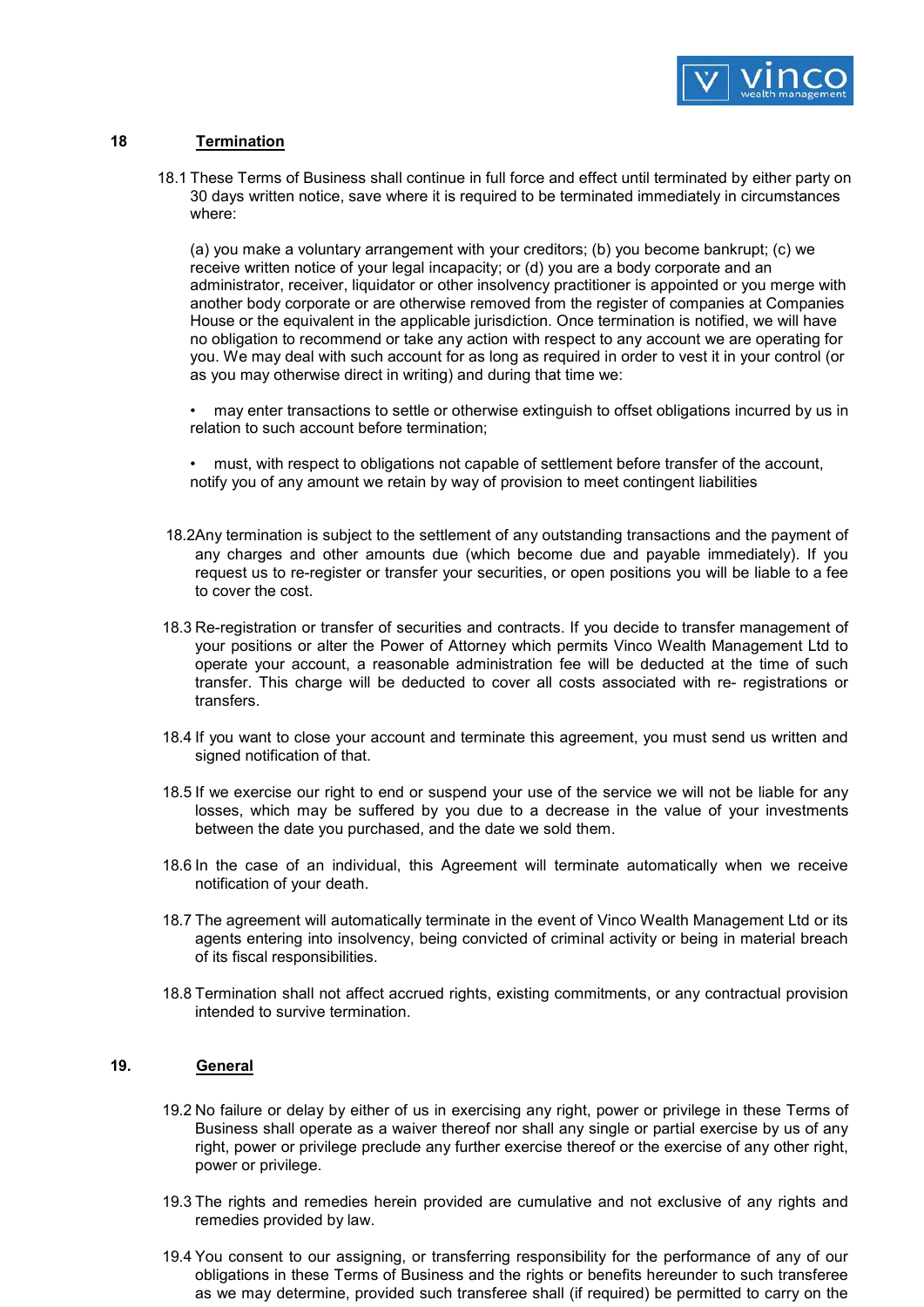

same business as us.

- 19.5 We may also appoint sub-contractors, agents or other parties and otherwise delegate such obligations and functions as we shall be required to perform in accordance with these Terms, as we shall in our absolute discretion determine.
- 19.6 Your rights under the Terms of Business are personal to you and are not capable of assignation. Your obligations under the Terms of Business may not, without our prior written agreement, be performed by anybody else.
- 19.7 To avoid any misunderstanding;
	- (i) in the event of there being any inconsistency between any of these Terms of Business and any relevant Rule of the FCA or any exchange or market (including any associated clearing house or clearance system) the relevant Rule will take precedence:
	- (ii) in these Terms any reference to any statute, subordinate legislation (including without limitation the FCA rules or rules of any exchange or clearing house shall be to such statute, subordinate legislation or rules as amended or extended from time to time.
- 19.8 In the event that any provision or any part of any provision of these Terms of Business is held to be unenforceable or illegal, in whole or in part, such provision or part shall to that extent be deemed not to form part of these Terms of Business but the enforceability of the remainder shall remain unaffected.
- 19.9 The Contracts (Rights of Third Parties) Act 1999 shall not apply to these Terms of Business and only the parties to it may enforce and benefit from these Terms of Business.
- 19.10 We may amend, suspend and/or terminate any or all of the Services at any time, where reasonably practicable we will give advance notice of this but this may not always be possible and/or practical for business reasons.
- 19.11 We may employ agents selected by us on any terms which we think appropriate.

#### **20. Entire Agreement**

These Terms of Business sets out the all of the Terms of Business relating to our provision of these services to you subject to any subsequent amendments that may be notified.

### **21. Severability**

You agree that if any part of these Terms of Business is found to be invalid or unenforceable by any court, this will not affect the rest of the Terms of Business, which will remain in full force and effect.

#### **22. Law and Jurisdiction**

These Terms of Business are subject to English Law and you agree to submit to the exclusive jurisdiction of the English courts in the case of any dispute regarding them.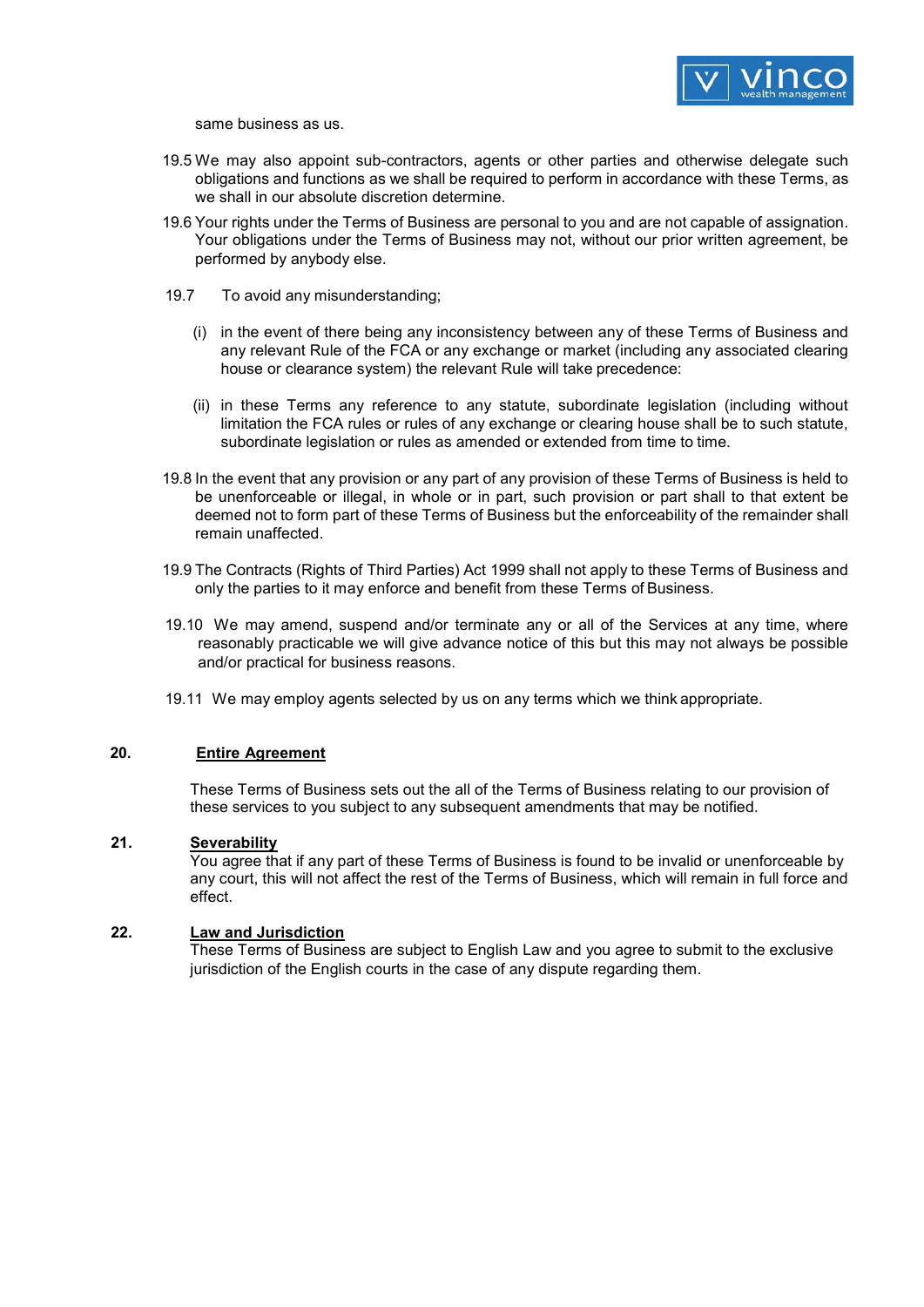

### **RISK WARNING FOR CONTRACTS FOR DIFFERENCES ACCOUNTS**

### **1. Introduction**

Investors should be aware of the following Risk Warnings: Past performance is no guarantee of future performance and you may not get back the amount you invest. The value of investments and the income from them may go down as well as up and are not guaranteed. Contract for Differences (CFDs) and Spread Bets are highly leveraged products and carry a high level of risk to your capital. These products are not suitable for all investors.

These products are high risk and use leverage/gearing. The Risk Warnings are also set out in Section 7. These products give the potential for an above average return to capital invested but also carry the risk of substantial loss. These products are not suitable for any investor who is seeking to preserve capital or to minimise their exposure to capital loss. Other products offer lower risk such as bank accounts which carry a low risk of capital loss where they may be covered by deposit compensation scheme such as FSCS. Details of that scheme can be found at <http://www.fscs.org.uk/> [These](http://www.fscs.org.uk/) [generally give below inflation re](http://www.fscs.org.uk/)turns. British government bonds are low risk and equities are exposed to market risk. A diversified portfolio of holdings managed over time may produce returns but with the risk of some capital loss.

You should not trade with capital you cannot afford to lose. The levels and basis of, and reliefs from, taxation may change in the future. Rates of exchange may cause the value of investments to go up or down.

#### **2. Scope**

- 2.1The clauses in this Terms of Business govern your relationship with Vinco Wealth Management Ltd and apply to transactions in CFDs which are Contingent Liability Transactions. This means that a payment of further sums of money, above any initial deposit maybe required.
- 2.2Transactions we undertake with you will normally constitute "Contracts for Differences" (as described in article 85 of The Financial Services and Markets Act 2000 (Regulated Activities) Order 2001) in respect of the value of an underlying instrument, for example a quoted share in a company, index or commodity (the "Underlying Instrument"). Delivery of the Underlying Instrument is not contemplated and you do not own the Underlying Instrument.
- 2.3You should be aware that the product information contained in this Annex is not necessarily a comprehensive description of all aspects of the product. Additionally where specific products may be tailored for a particular client or market and may differ in detail from the outline set forth in this Annex. The terms of the particular Transactions will prevail over the product description and information given in this disclosure.

### **3. CFDs**

- 3.1You must familiarise yourself with the nature of CFD trading, the terminology and the jargon used and the procedures involved before you enter into any transaction. Vinco Wealth Management Ltd has supplied information to you regarding this area. You must contact Vinco Wealth Management Ltd for an explanation of any aspect of the product that you do not understand prior to opening an account with Vinco Wealth Management Ltd .
- 3.2CFDs carry a high degree of risk. The gearing and leverage that is obtainable with CFD trading means that you only need to place a small deposit to commence trading with us although this small deposit may result in large losses or large gains. We explain the risks involved with CFD trading in our Investment Risk warnings, these can be found on the front page and the last page of the account opening form and are summarised in Section 1 above, Risk Warnings.

The Risk Warning notice is helpful but does not set out all the risks that may apply to you when trading CFDs with us you acknowledge that Vinco Wealth Management Ltd have supplied you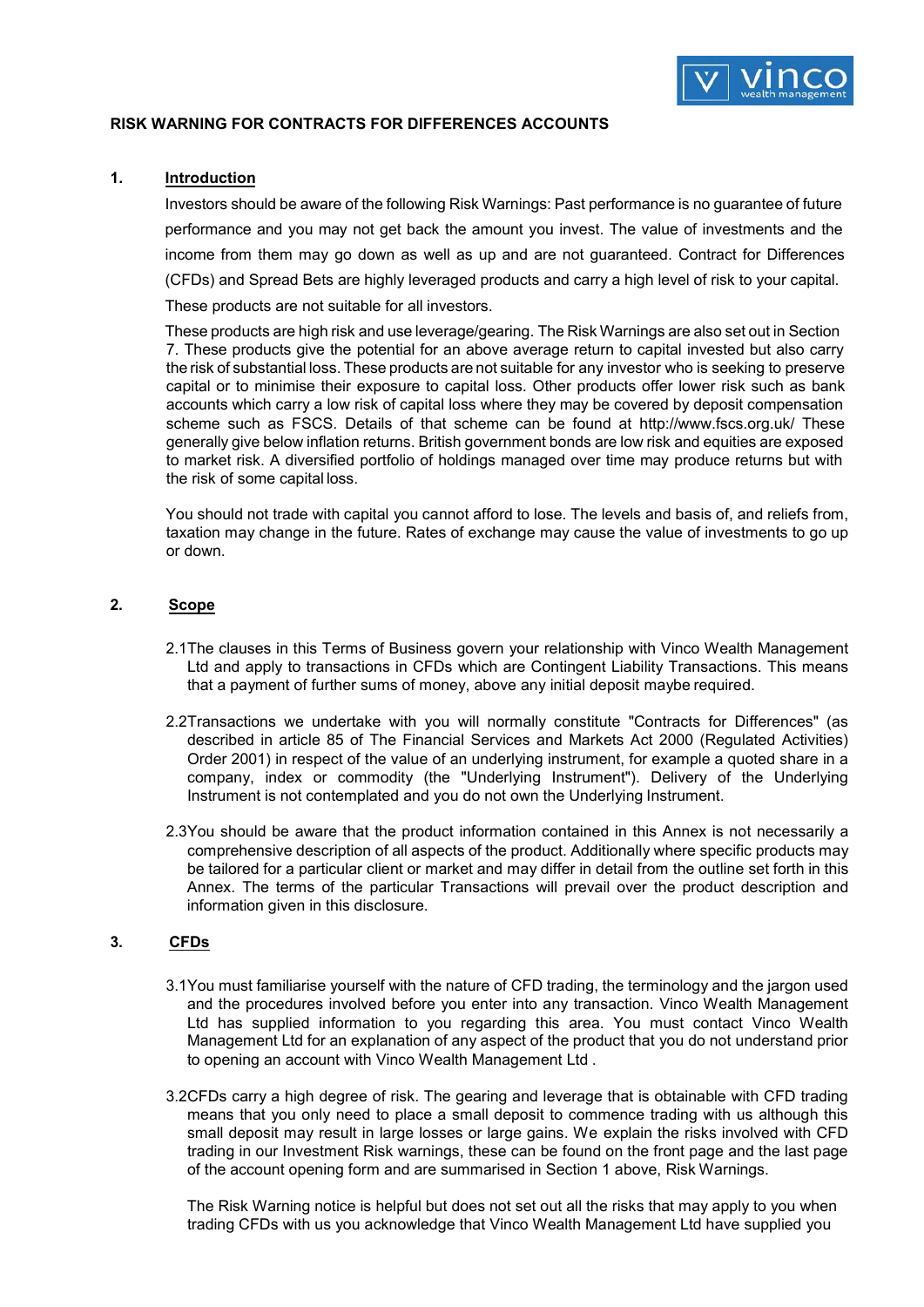

with information on the product. It is your responsibility to ensure that you are fully aware of all these risks before you enter into any transaction

- 3.3CFD transactions involve a contract between you and the provider whereby you agree to exchange, when the contract ends, the difference between the opening price of the Underlying Instrument and the closing price of the Underlying Instrument multiplied by the number of units detailed in the contract. If the price of the Underlying Instrument moves in your favour then you will receive the difference. Alternatively, if the price of the Underlying Instrument moves against you will pay the difference. Regardless of how the price of the Underlying Instrument moves, you will also be required to pay commission, interest charges on positions held overnight, and additional margin ("Variation Margin") depending on how the value of the Underlying Instrument moves each day. Variation margin is additional margin that may be required if either the margin requirement is raised or a request is made for additional margin if a position moves against you.
- 3.4You can take a view on the price of the Underlying Instrument increasing by "Going Long" or you can take a view on the price of the Underlying Instrument decreasing by "Going Short". The prices quoted for each CFD are normally labelled as the "Bid Price" and the "Offer Price". The Bid Price will always be less than the Offer Price.
- 3.5If you were Going Long, the opening price of the units in the Underlying Instrument would be fixed at the Offer Price. If the Bid Price at the end of the contract is greater than the Offer Price at the commencement of the contract then, subject to the deduction of applicable charges, you will receive a sum calculated by multiplying the number of units that the contract represents by the difference between the Offer Price at the beginning of the contract and the Bid Price at the end of the contract. However, if the Bid Price at the end of the contract does not loses the Offer Price at the commencement of the contract you will be required to pay a sum calculated by multiplying the number of units that the contract represents by the difference between the Offer Price at the beginning of the contract and the Bid Price at the end of the contract. Regardless of how the price of the Underlying Instrument moves you will also be required to pay commission, applicable interest charges and Variation Margin.
- 3.6If however you were Going Short, the opening price of the units in the Underlying Instrument would be fixed at the Bid Price. If the Offer Price at the end of the contract is less than the Bid Price at the commencement of the contract then, subject to the deduction of applicable charges, you will receive a sum calculated by multiplying the number of units that the contract represents by the difference between the Bid Price at the beginning of the contract and the Offer Price at the end-of the contract. However, if the Offer Price at the end of the contract is greater than the Bid Price at the commencement of the contract you will be required to pay a sum calculated by multiplying the number of units that the contract represents by the difference between the Bid Price at the beginning of the contract and the Offer Price at the end of the contract. Again, regardless of how the price of the Underlying Instrument moves you will also be required to pay commission, applicable interest charges and Variation Margin.
- 3.7Whenever any CFD transaction is entered into to close out any existing CFD transaction, then the obligations of each of us under both sets of CFD transactions shall automatically and immediately be terminated upon entering into the second CFD transaction, except for any settlement difference payment due in respect of such closed out CFD transactions.

### **4. Margin & Leverage**

By trading in CFDs you will be required to provide a certain amount of margin and we will then leverage that margin. This exposes you to a high degree of risk. Leverage is the amount, expressed as a multiple, by which the notional amount traded exceeds the margin required to trade.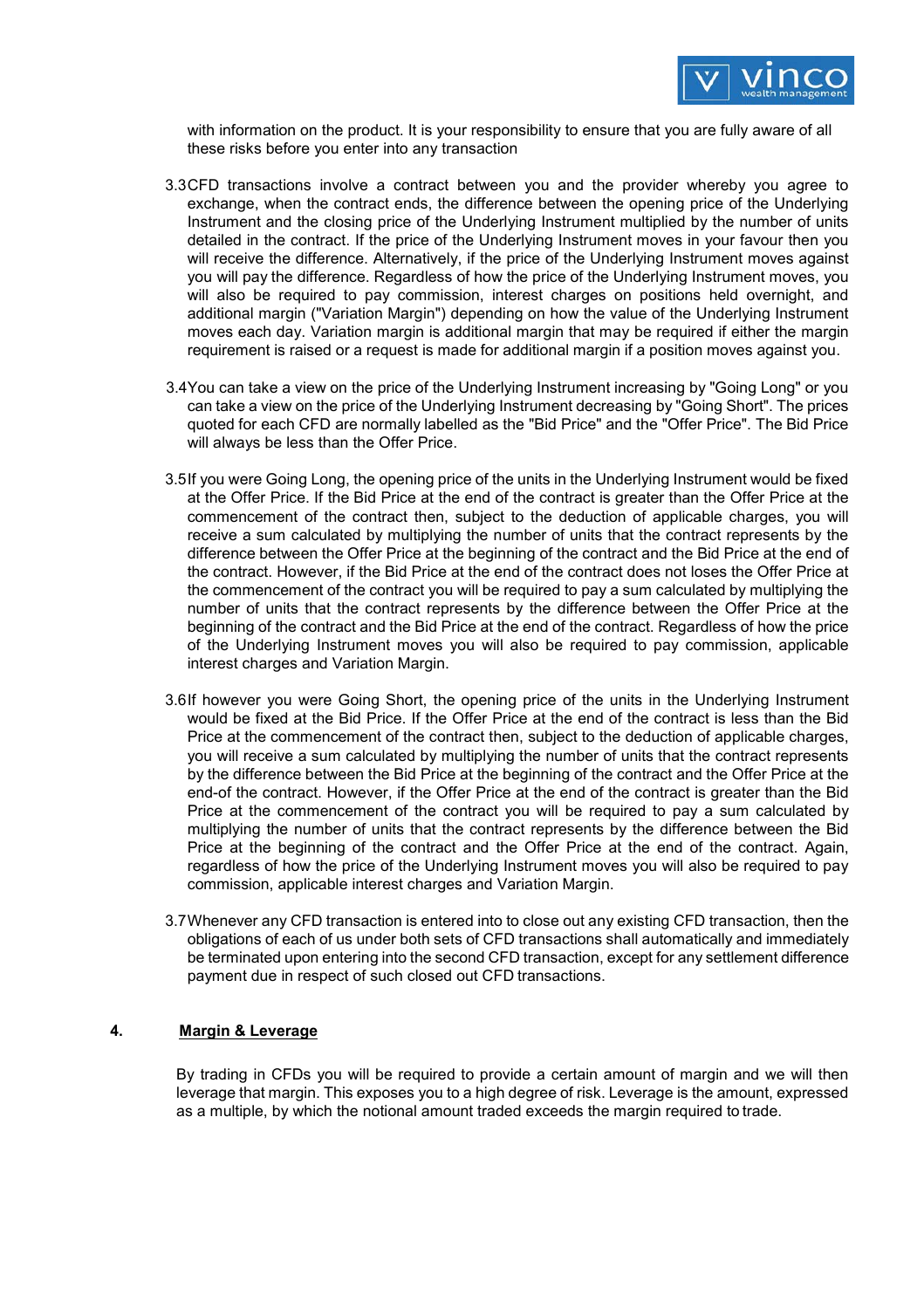

### **5. Stop, Limit Loss & Take Profit Orders**

These facilities may help you limit your exposure and we strongly recommend that you consider the use of such facilities.

Vinco Wealth Management Ltd will consider the inclusion of specific stop loss levels where these are agreed in writing at the time of you making an account opening application. Such terms will form part of our agreement only where explicitly accepted in writing by Vinco Wealth Management Ltd.

### **6. Stamp Duty**

Currently persons acquiring CFDs are not required to pay stamp duty.

#### **7. Equity CFDs: Dividends & Company Meetings**

- 7.1 You will receive payment in lieu of dividends to long equity CFD positions and you will be required to make payment in lieu of dividends from short CFD positions.
- 7.2 An equity CFD holder is not entitled to vote at any company meeting.

#### **8. Netting**

Any CFD Transaction to which this Annex applies shall, subject as follows, be deemed included in the definition of "Netting Transaction" for the purposes of the Terms of Business of the CFD provider and subject to termination and liquidation under the clause headed "Netting" (the "Netting Clause") following an Event of Default. The Netting Clause shall not apply to any Futures and Options Transaction to the extent that action which conflicts with or overrides the provisions of the Netting clause has been started in relation to that Futures and Options Transaction by a Market or clearing organisation under applicable law and regulations and is continuing.

#### **9. Trading Times**

In respect of most CFDs prices quoted will be in CFDs when the market for the Underlying instrument is open.

#### **10. Commission**

CFDs incur high levels of commission. The CFD Provider will charge commission in respect of CFD contracts. Current commission Rates are up to 0.25% per transaction. [Further d](http://www.horizonstockbroking.com/..Further)etails of the charging structure will be disclosed within the account opening documentation.

#### **11. Interest**

Interest is changed on leverage in respect of some long positions held overnight and paid interest in respect of some short positions held overnight. Whether interest is charged or paid, and the rate of the interest, will be agreed individually with you. The rate of interest offered to you may differ depending on whether you are Going Long or Going Short. Vinco Wealth Management Ltd may make a profit from the difference in the interest offered to persons Going Long and the rate of interest offered by the CFD provider to persons Going Short.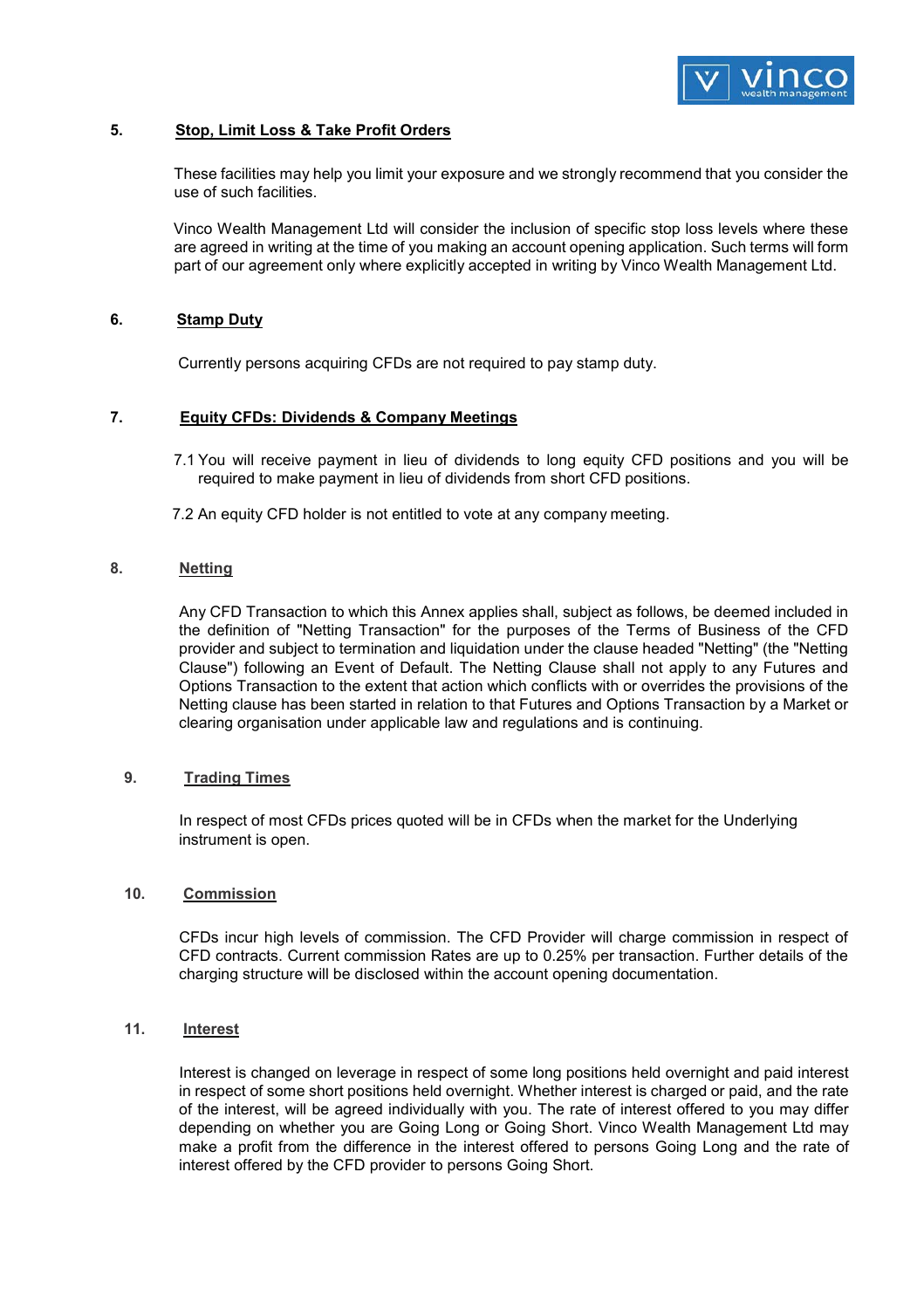

#### **12. Additional Charges**

Where you instruct Vinco Wealth Management Ltd to close your positions and cease trading for you, no additional charges will apply.

Where you transfer positions to another broker or revoke the Power of Attorney under which Vinco Wealth Management Ltd operates the account, Vinco Wealth Management Ltd will be entitled to make a charge in accordance with Clause 9.3 and 18.3 of this Terms of Business.

#### **13 Termination**

Termination by you of the Power of Attorney through contacting Vinco Wealth Management Ltd or the CFD provider will mean that from such point you explicitly accept full responsibility for the management of the account including any positions open at that time.

#### **14. Interpretation**

In the event of any conflict between the clauses of this Annex and the Terms of Business, the clauses of this Annex shall prevail. The fact that a clause is specifically included in an Annex in respect of one Market or Futures and/or Options Transactions shall not preclude a similar clause being expressed or implied in relation to any other Market or Futures and/or Options Transactions.